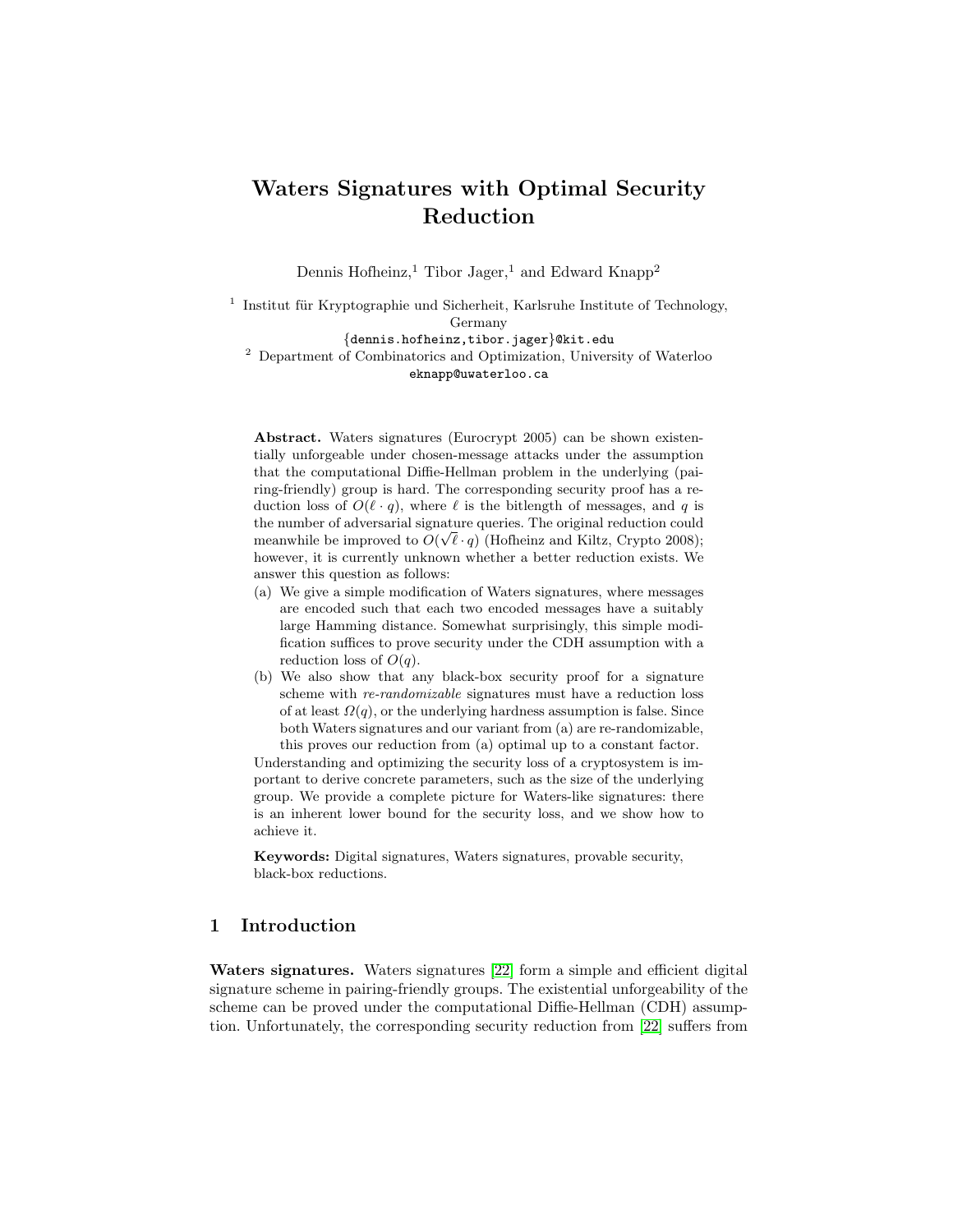a multiplicative loss of  $O(\ell \cdot q)$ , where  $\ell$  is the bitlength of signed messages, and  $q$  is the number of adversarial signing queries. In other words, every signature forger with success probability  $\varepsilon$  can only be mapped to a CDH-solver with success probability  $\Omega(\varepsilon/(\ell \cdot q)).$ 

From the proof of [\[22\]](#page-17-0), it is not immediately clear whether this comparatively large security gap is inherent or an artifact of the used proof technique. In fact, [\[13](#page-16-0)[,14\]](#page-17-1) used a rather different simulation setup to show the security of Waters signatures with a reduction loss of  $O(\sqrt{\ell} \cdot q)$ . However, it is not at all clear whether their reduction is optimal. There is no known lower bound on the reduction loss of Waters signatures.

Our contributions. Our contributions revolve around the possibility of achieving a better security reduction for Waters (and similar) signatures. Concretely:

- (a) We first give a simple modification of Waters signatures. Essentially, we simply encode each message before signing. This guarantees that any two (encoded) messages have a suitably large Hamming distance. Perhaps somewhat surprisingly, this trivial modification can be shown secure under the CDH assumption with a reduction loss of  $O(q)$ . The price to pay for this improved reduction is a constant-factor blowup (caused by the encoding) of the public key size and signature/verification times.
- (b) Building on work of Coron [\[7\]](#page-16-1), we proceed to show that any security proof for a signature scheme with re-randomizable signatures must have a reduction loss of at least  $\Omega(q)$ , or the underlying complexity assumption is false. Coron showed that statement for deterministic signature schemes. We extend the statement to schemes in which any signature can be publicly re-randomized. Since both Waters signatures and our variant from (a) are re-randomizable, this proves our reduction from (a) optimal up to a constant factor.

Of course, the practical impact of our results is somewhat limited. In fact, it Or course, the *practical* impact of our results is somewhat limited. In fact, it is a bit disappointing that one can only save a reduction factor of  $\sqrt{\ell}$  (compared to the proof of [\[13,](#page-16-0)[14\]](#page-17-1)), where  $\ell$  itself is typically significantly smaller than the remaining reduction loss of  $O(q)$ . However, we stress that from a *conceptual* point of view, our results essentially give a complete picture: there is an inherent lower bound for the security loss of Waters-like signature schemes, and we show how to achieve this bound.

Other related work. There exist a number of tightly secure signature schemes, both with (e.g., [\[1](#page-16-2)[,18\]](#page-17-2)) and without random oracles (e.g., [\[3,](#page-16-3)[5,](#page-16-4)[9,](#page-16-5)[16,](#page-17-3)[20\]](#page-17-4)). However, to the best of our knowledge, there is no standard-model signature scheme whose security could be tightly reduced to the CDH problem. In particular, the only known results about the reduction tightness of Waters (or similar) signatures are the discussed works [\[13,](#page-16-0)[14,](#page-17-1)[22\]](#page-17-0). We do mention that Guo et al. [\[11\]](#page-16-6) give a variant of Waters signatures and claim that this variant suffers from a reduction loss of only  $O(\ell)$ . However, their security proof is subtly flawed [\[12\]](#page-16-7), as we sketch briefly in Section [1.1.](#page-2-0) It is not clear if and how their argument can be fixed.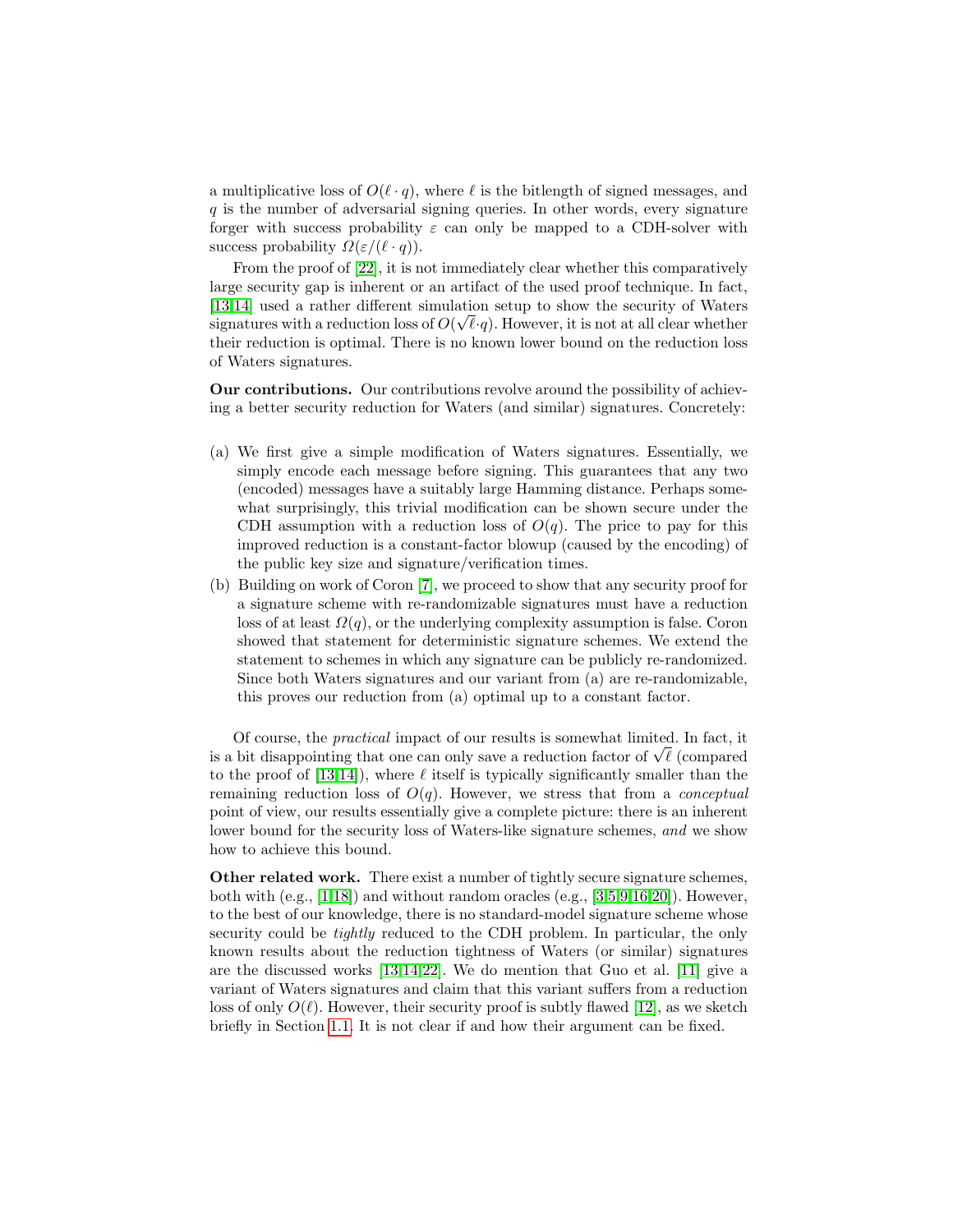#### <span id="page-2-0"></span>1.1 Technical overview

Partitioning. In order to present our techniques, we briefly recall the "partitioning" proof strategy used in the context of signature schemes, e.g., by Coron [\[6\]](#page-16-8) and Waters [\[22\]](#page-17-0). A "partitioning" proof simulation partitions the message space into two sets: those messages that can be signed during the simulation, and those that cannot. Let us call those messages "signable," resp. "unsignable." Any forged signature for an unsignable message can then be used to solve a computational problem (e.g., a CDH challenge). The simulation thus succeeds if (a) all adversarial signature queries correspond to signable messages, and (b) the forger forges a signature for an unsignable message. For simplicity, assume that each message is set up as signable with a certain probability  $p$ . Assume further that these probabilities are independent for different messages. Then, it is not hard to see that the probability that the simulation succeeds is  $P := p^q \cdot (1-p)$ , where  $q$  is the number of signature queries. This probability is maximized if we set p suitably in the order of  $1 - 1/q$ , in which case  $P = O(1/q)$ .

Coron's results. Specifically, using a partitioning technique, the best we can hope for is a reduction with a loss of  $O(q)$ . In fact, Coron [\[6\]](#page-16-8) shows how to achieve such a reduction for the RSA-FDH scheme in the (programmable) random oracle model. Furthermore, he shows that any reduction of a deterministic signature scheme must essentially be partitioning, and thus the loss of  $O(q)$  is inherent. See also [\[17\]](#page-17-5).

Waters signatures. Waters [\[22\]](#page-17-0) conducts a similar partitioning simulation in the standard model, for a particular CDH-based signature scheme. For this outline, we will only give a very abstract and idealized breakdown of his strategy. In his scheme, a message  $m = (m_1, \ldots, m_\ell)$  to be signed selects group elements  $h_i$  (for i with  $m_i = 1$ ) that determine an intermediate hash value

$$
H(m) = h_0 \prod_{m_i=1} h_i.
$$

Depending on  $H(m)$ , the simulation in the security proof will be able to either generate a signature for  $m$ , or use any forged signature for  $m$  to solve a given CDH-challenge. Concretely, each  $h_i$  is associated with an (informationtheoretically hidden) integer  $a_i$ . A message m in turn leads to an integer  $a(m) :=$  $a_0 + \sum_{m_i=1} a_i$ . If  $a(m) \neq 0$ , then the simulation can sign m; if  $a(m) = 0$ , then the simulation can use any forged signature for  $m$  to solve a CDH-challenge.

The programming of the hash function. Unfortunately, neither the messages that need to be signed, nor the message on which the adversary forges are known in advance. Hence, the crux in the security analysis is to set up the values  $a_i$  such that with significant probability (say, P) over the  $a_i$ ,

- (a) all q adversarial signature queries  $m^{(1)}, \ldots, m^{(q)}$  can be answered (that is,  $a(m^{(i)}) \neq 0$  for all i), and
- (b) the message  $m^*$  on which the adversary forges can be used to embed a challenge (i.e.,  $a(m^*) = 0$ ).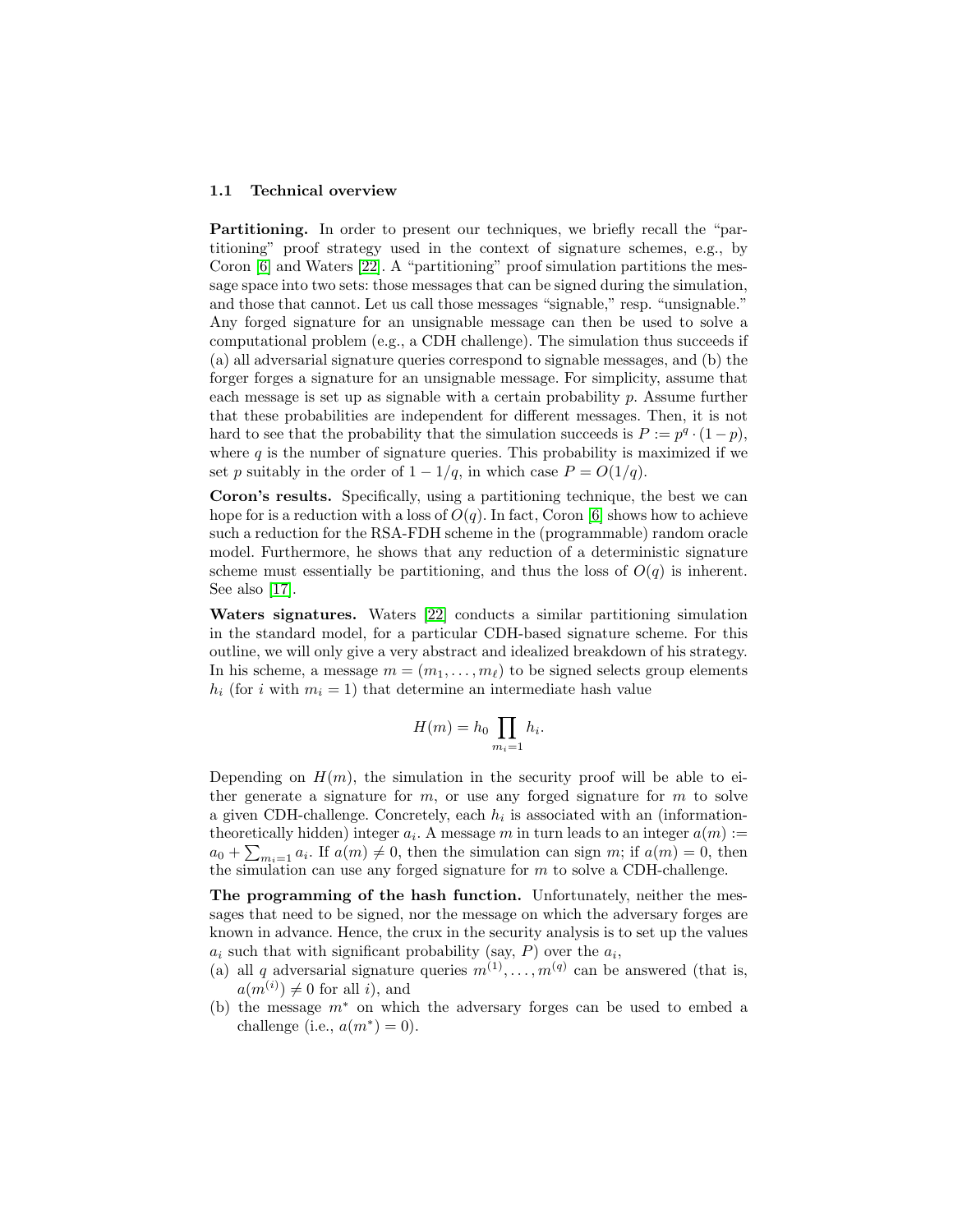The probabilistic argument from [\[22\]](#page-17-0) chooses the  $a_i$  uniformly over a suitable domain that depends on q. This results in a simulation success probability of  $P = \Theta(1/(\ell \cdot q))$ . Hofheinz and Kiltz [\[13](#page-16-0)[,14\]](#page-17-1) show that by setting up the  $a_i$  as suitably long random walks, the success probability can be improved to  $P =$  $\Theta(1/(\sqrt{\ell}\cdot q)).$ 

**The problem.** The reason for the somewhat annoying  $\ell$ , resp.  $\sqrt{\ell}$  terms in these analyses is a bit subtle, and we will only try to give a brief idea here. Consider what happens when the forgery message  $m^*$  is "close" to a signed message m in the sense that  $m^*$  and  $m^{(i)}$  differ in only one bit. Then,  $a(m^*)$  and  $a(m)$ differ by only one  $a_i$ . Now the analysis requires that the conditioned probability  $Pr[a(m) = 0 | a(m^*) = 0]$  is  $O(1/q)$ . (Otherwise, it becomes difficult to prove that the probability is significant that, say, q random messages  $m$  can all be signed, given that  $m^*$  cannot.) But since  $a(m^*)$  and  $a(m)$  differ by only one (apriori unknown)  $a_i$ , each  $a_i$  must have a distribution with min-entropy at least  $log_2 q$ . (That is, the probability that  $a_i$  takes a particular value must always be  $O(1/q)$ .) Hence, e.g., for the all-one message  $m = (1, \ldots, 1)$ , we get that  $a(m) =$  $a_0 + \sum_{i=1}^{\ell} a_i$ , and we would expect that  $a(m)$  has a much larger min-entropy than  $\log_2 q$ . (In particular, if  $m^*$  is the all-one message, then  $\Pr\left[a(m^*)=0\right]$  will be much smaller than  $\Theta(1/a)$ .

Our solution. Intuitively, our solution is simply to encode all messages using a code with large minimum distance prior to signing. This avoids that two messages  $m^*$ , m that are "close" even exist. Concretely, we will ensure that any two different  $(a(m^*), a(m)$  will always differ by at least a constant fraction of all  $a_i$ . This allows to set up the  $a_i$  with lower min-entropy than in previous analyses, and allows us to set up a simulation with success probability  $P = \Theta(1/q)$ .

For completeness, we note that Guo et al. describe another way to set-up the  $a_i$  in the proof of [\[11,](#page-16-6) Theorem 2], and claim that this set-up can used to give a tighter security reduction for Waters signatures. However, it turns out that this is not true [\[12\]](#page-16-7). The reason is that in the proof of [\[11,](#page-16-6) Theorem 2] the simulation is set up in a way that depends on the messages to be signed. (Specifically, the variables that correspond to our  $a_i$  are not statistically hidden in [\[11\]](#page-16-6).) Thus, the view of the adversary is not independent of the event that the simulation succeeds. Concretely, the setup in [\[11\]](#page-16-6) potentially allows adversaries who forge only signatures for messages  $m^*$  with  $a(m^*) \neq 0$ , in which case no solution to the CDH problem can be extracted.

Optimality of our solution. Naturally, one may ask whether it is possible to improve the reduction further. We answer this question in the negative. Concretely, we show that it is impossible to prove any re-randomizable signature scheme secure, using a black-box reduction to any of a large class of hardness assumptions, such that the security loss in the reduction is significantly better than  $1/q$ . Since both Waters signatures and our new variant are efficiently re-randomizable, this shows our reduction optimal. We stress that our impossibility result does not cover interactive assumptions (such as the LRSW assump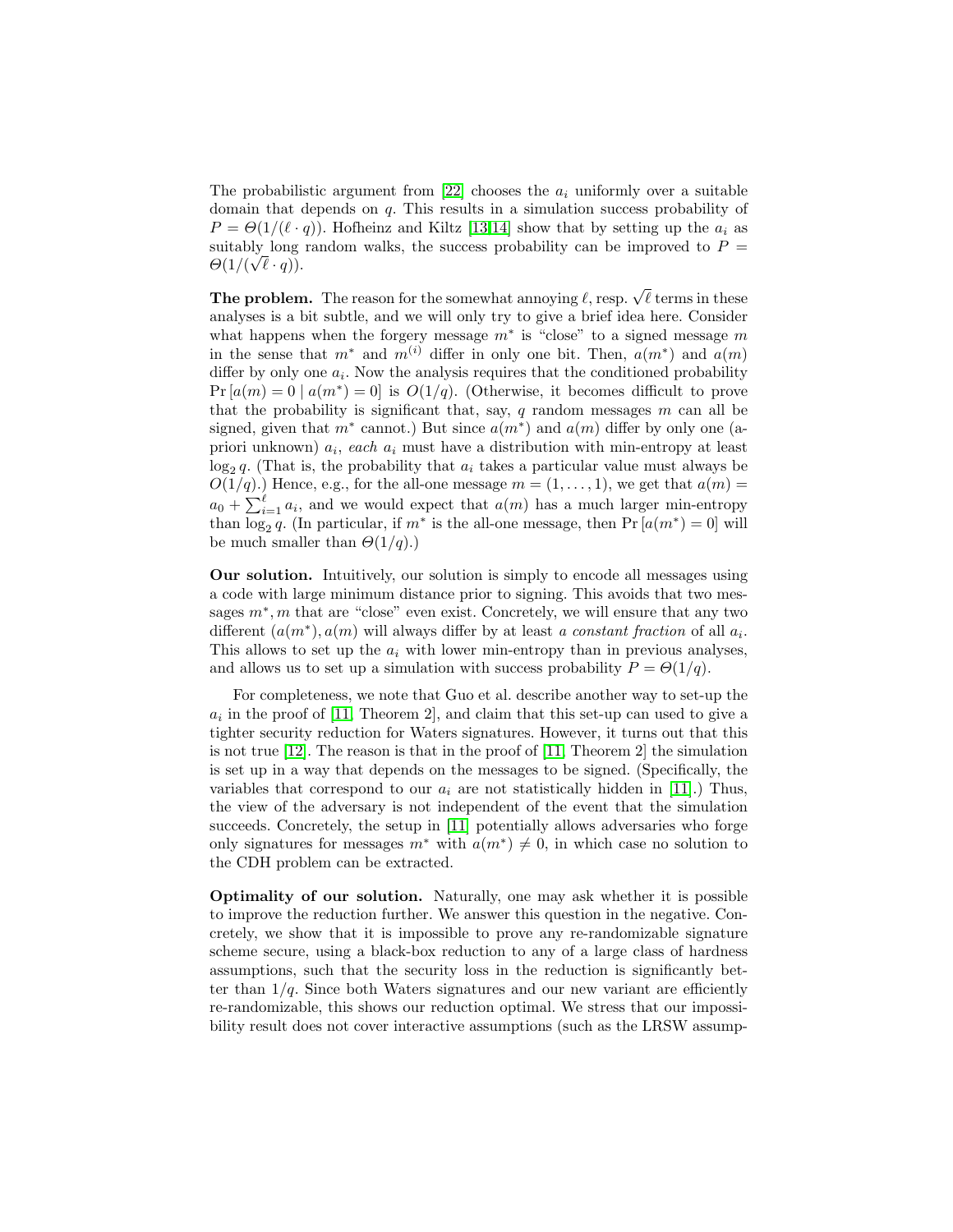tion [\[19\]](#page-17-6)). In particular, our result does not contradict re-randomizable signature schemes with tight security proofs based on interactive assumptions (such as [\[4\]](#page-16-9)).

The proof technique is based on the meta-reduction technique of Coron [\[7\]](#page-16-1), which simulates a forger for  $R$  such that the simulation fails with probability at most  $1/q$ . For Coron's proof it is essential that the considered signature scheme is deterministic, and that for all public keys it is publicly verifiable that there exists only a single valid signature per message (as it is the case for instance for certified trapdoor permutations, cf. [\[17\]](#page-17-5)). Since we want to consider probabilistic schemes, we lose this leverage and Coron's result does not apply.

Instead, we will show that it suffices that signatures are re-randomizable. Moreover, since deterministic signature scehemes are re-randomizable, our result can be seen as a generalization of previous work [\[7,](#page-16-1)[17\]](#page-17-5).

Let us intuitively sketch the reason why re-randomizability suffices. Basically, if signatures are efficiently re-randomizable, then the only way left to prove security is to partition the message space into messages which can be signed by the reduction, and messages from which a solution to the given problem instance can be extracted. To see this, suppose that for a random message  $m^*$  it holds with high probability that the reduction can simulate one signature for  $m^*$ , but extract a solution to a hard problem from a different signature for  $m^*$ . Then the reduction could solve the hard problem even without interacting with the forger, by generating a simulated signature  $\sigma^*$  for  $m^*$ , re-randomizing it to obtain some random signature  $\sigma'$ , and finally extracting the solution to the hard problem from  $\sigma'$ . Since the reduction would solve the problem without any additional assumption (i.e. the existence of a signature forger), this would contradict the assumption that the underlying problem is hard.

Further applications. We note that the analysis from [Section 4](#page-11-0) can also be applied to show that a security reduction from any hard problem to breaking Waters' identity-based encryption (IBE) scheme from [\[22\]](#page-17-0) must lose a factor of  $\Omega(q)$ , if the adversary may issue q adaptive chosen-identity key queries are allowed.

However, this bound is only achievable using our techniques if one wants to prove that Waters' IBE scheme is one-way under adaptive chosen-identity attacks. The commonly accepted security notion for IBE is indistinguishability under adaptive chosen-identity attacks, and it seems that in this setting our techniques do not substantially improve on the results of [\[2,](#page-16-10)[22\]](#page-17-0). Therefore we do not elaborate this further.

## 1.2 Outline

We recall some notation, standard definitions, and Waters' signature scheme in [Section 2.](#page-5-0) In [Section 3,](#page-6-0) we present our modified signature scheme and prove it secure with a reduction loss of  $O(q)$ . Finally, in [Section 4,](#page-11-0) we show a lower bound of  $\Omega(q)$  on the reduction loss of schemes with re-randomizable signatures.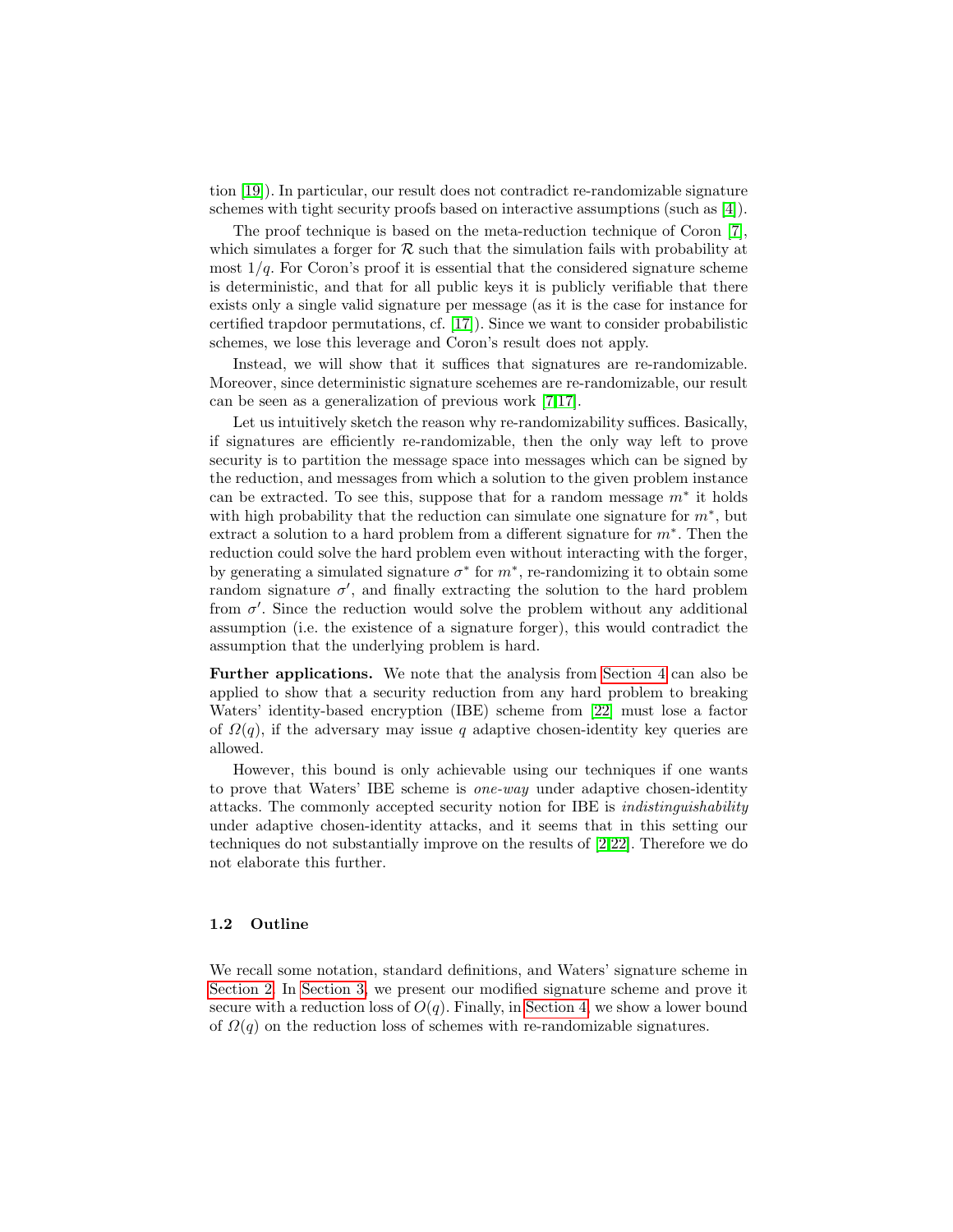## <span id="page-5-0"></span>2 Preliminaries

For  $k \in \mathbb{N}$ , we write  $1^k$  for the string of k ones, and  $[k]$  for  $\{1, \ldots, k\}$ . Moreover, |x| denotes the length of a bitstring x, while |S| denotes the size of a set S. Further,  $s \stackrel{\$}{\leftarrow} S$  denotes the sampling a uniformly random element s of S. For an algorithm A, we write  $z \stackrel{\ast}{\leftarrow} A(x, y, \ldots)$  to indicate that A is a (probabilistic) algorithm that outputs z on input  $(x, y, \ldots)$ .

#### 2.1 Digital Signatures

A digital signature scheme  $Sig = (Gen, Sign, Vfy)$  consists of three algorithms. Key generation Gen generates a keypair  $(pk, sk) \stackrel{\$}{\leftarrow}$  Gen $(1^k)$  for a secret signing key sk and a public verification key  $pk$ . The signing algorithm Sign inputs a message and the secret signing key, and returns a signature  $\sigma \stackrel{\hspace{0.1em}\mathsf{\scriptscriptstyle\$}}{\leftarrow}$  Sign $(sk, m)$ of the message. The verification algorithm Vfy takes a verification key and a message with corresponding signature as input, and returns  $b \leftarrow \mathsf{Vfy}(pk, m, \sigma)$ , where  $b \in \{0, 1\}$ . We say that a signature is valid, if  $\mathsf{Vfv}(pk, m, \sigma) = 1$ . We require the usual correctness properties.

Let us recall the *existential unforgeability against chosen message attacks* (EUF-CMA) security experiment [\[10\]](#page-16-11), played between a challenger and a forger F.

- 1. The challenger runs Gen to generate a keypair  $(pk, sk)$ . The forger receives pk as input.
- 2. The forger may ask the challenger to sign a number of messages. To query the *i*-th signature, F submits a message  $m^{(i)}$  to the challenger. The challenger returns a signature  $\sigma_i$  under sk for this message.
- 3. The forger outputs a message  $m^*$  and signature  $\sigma^*$ .

F wins the game, if  $1 \leftarrow \mathsf{Vfy}(pk, m^*, \sigma^*)$ , that is,  $\sigma^*$  is a valid signature for  $m^*$ , and  $m^* \neq m^{(i)}$  for all *i*.

<span id="page-5-1"></span>**Definition 1.** We say that  $\mathcal{F}(t, q, \epsilon)$ -breaks the EUF-CMA security of Sig, if  $\mathcal F$  runs in time t, makes at most q signing queries, and has success probability  $\epsilon$ . Furthermore, we say that Sig is EUF-CMA secure if there is no PPT forger F that  $t, q, \epsilon$ -breaks the EUF-CMA security of Sig for polynomials  $t, q$  and a non-negligible  $\epsilon$ .

#### 2.2 The Computational Diffie-Hellman Problem

Let  $\mathbb G$  be a group of order p. The computational Diffie-Hellman problem is to compute the group element  $g^{\alpha\beta}$ , given random group elements  $(g, g^{\alpha}, g^{\beta}) \in \mathbb{G}^3$ .

**Definition 2.** We say that algorithm  $\mathcal{A}$  ( $\epsilon$ ,t)-solves the computational Diffie-Hellman problem in G, if

$$
\Pr\left[\mathcal{A}(g, g^{\alpha}, g^{\beta}) = g^{\alpha\beta}\right] \ge \epsilon,
$$

and A runs in time t.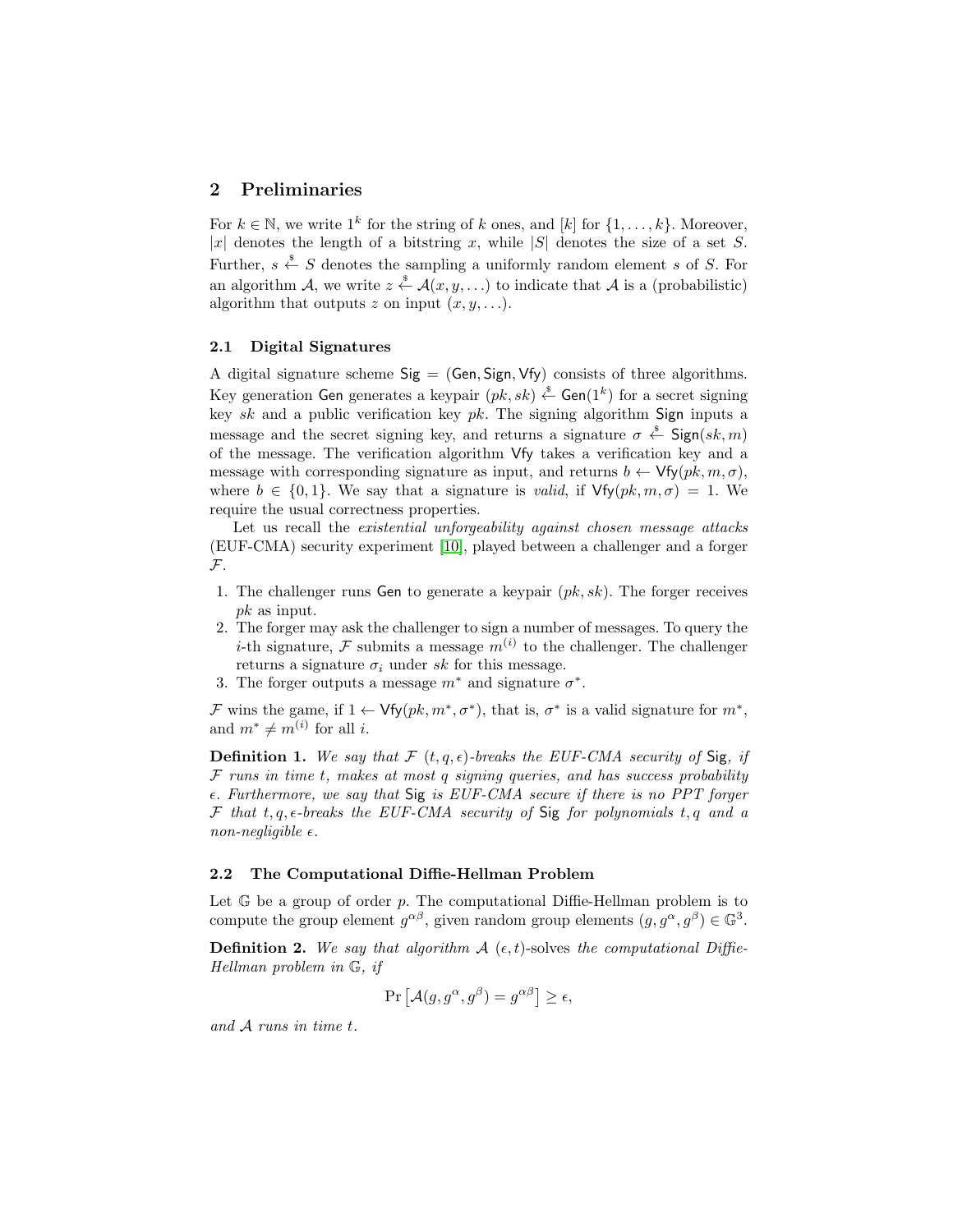#### <span id="page-6-1"></span>2.3 Waters Signatures

Recall Waters' signature scheme  $\text{Sig}_{\text{Wat}} = (\text{Gen}_{\text{Wat}}, \text{Sign}_{\text{Wat}})$  from [\[22\]](#page-17-0):

Gen<sub>Wat</sub>(1<sup>k</sup>): The key generation algorithm selects a group G of prime order  $p \approx$  $2^{2k}$  with generator g and bilinear map  $e : \mathbb{G} \times \mathbb{G} \to \mathbb{G}_T$ . Then  $h_0, h_1, \ldots, h_\ell \stackrel{\$}{\leftarrow}$  $\mathbb{G}$  and  $\alpha, \beta \stackrel{\$}{\leftarrow} \mathbb{Z}_p$  are chosen at random. The public key is defined as

$$
pk := (\mathbb{G}, g, g^{\alpha}, g^{\beta}, h_0, h_1, \ldots, h_{\ell}),
$$

and the secret key is  $sk := (pk, q^{\alpha\beta})$ .

In the sequel we will denote with  $H: \{0,1\}^{\ell} \to \mathbb{G}$  the function mapping  $m \mapsto h_0 \prod_{i=1}^{\ell} h_i^{m_i}$ , where for  $i \in [\ell]$ , we denote by  $m_i \in \{0, 1\}$  the *i*th bit of m.

 $Sign_{Wat}(sk, m)$ : The signing algorithm takes as input a message  $m \in \{0, 1\}^{\ell}$ .

The algorithm samples  $r \stackrel{\hspace{0.1em}\mathsf{\scriptscriptstyle\$}}{\leftarrow} \mathbb{Z}_p$  and computes

$$
\sigma_1 = g^r
$$
 and  $\sigma_2 = g^{\alpha\beta} H(m)^r$ .

Then it returns the signature  $\sigma = (\sigma_1, \sigma_2)$ .

 $Vf_{\text{Wat}}(pk, m, \sigma)$ : The verification algorithm returns 1 if the equation

$$
e(g^{\alpha}, g^{\beta}) \cdot e(\sigma_1, H(m)) = e(g, \sigma_2)
$$

holds. Otherwise 0 is returned.

Waters [\[22\]](#page-17-0) proved that the above signature scheme is EUF-CMA secure under the computational Diffie-Hellman assumption in G. The original reduction from [\[22\]](#page-17-0) is not very tight. Concretely, it loses a factor of  $(16(\ell + 1)q)$ , where  $\ell$  is the bit-length of the message and q is (an upper bound on) the number of signature queries issued by the forger. The original analysis was slightly improved in [\[13\]](#page-16-0), which gives the following theorem.

**Theorem 1** ([\[22](#page-17-0)[,13\]](#page-16-0)). Suppose there exists a forger F that  $(t, q, \epsilon)$ -breaks the EUF-CMA security of  $\text{Sig}_{\text{Wat}}$ . Then there exists an algorithm  $\mathcal{A}(\epsilon', t')$ -solving the computational Diffie-Hellman problem in  $\mathbb G$  in time  $t' \approx t$  with success probability  $\epsilon' \geq \epsilon \cdot O(\frac{1}{\sqrt{\ell}q}).$ 

## <span id="page-6-0"></span>3 A Variant of Waters' Signature Scheme

As mentioned in [Section 1,](#page-0-0) our only modification of Waters' scheme will be to encode messages prior to signing. For each security parameter  $k$ , we will therefore assume a code  $C = C_k$  over  $\mathbb{F}_2$  of dimension k, length  $\ell$ , and minimum distance  $d \geq \gamma \cdot \ell$  for a fixed  $\gamma > 0$ . (For instance, one can use a family of expander codes with suitable parameters [\[21,](#page-17-7)[23\]](#page-17-8).)

We will apply  $\mathcal C$  to k-bit messages, and we assume that each encoded message has Hamming weight at least d. (For instance, one could simply forbid any message that leads to an all-zero output.)

Our scheme  $\text{Sig}_{\text{tight}} = (\text{Gen}_{\text{tight}}, \text{Sign}_{\text{tight}}, \text{Vf}_{\text{tight}})$  is almost identical to the one by Waters (see [Section 2.3\)](#page-6-1):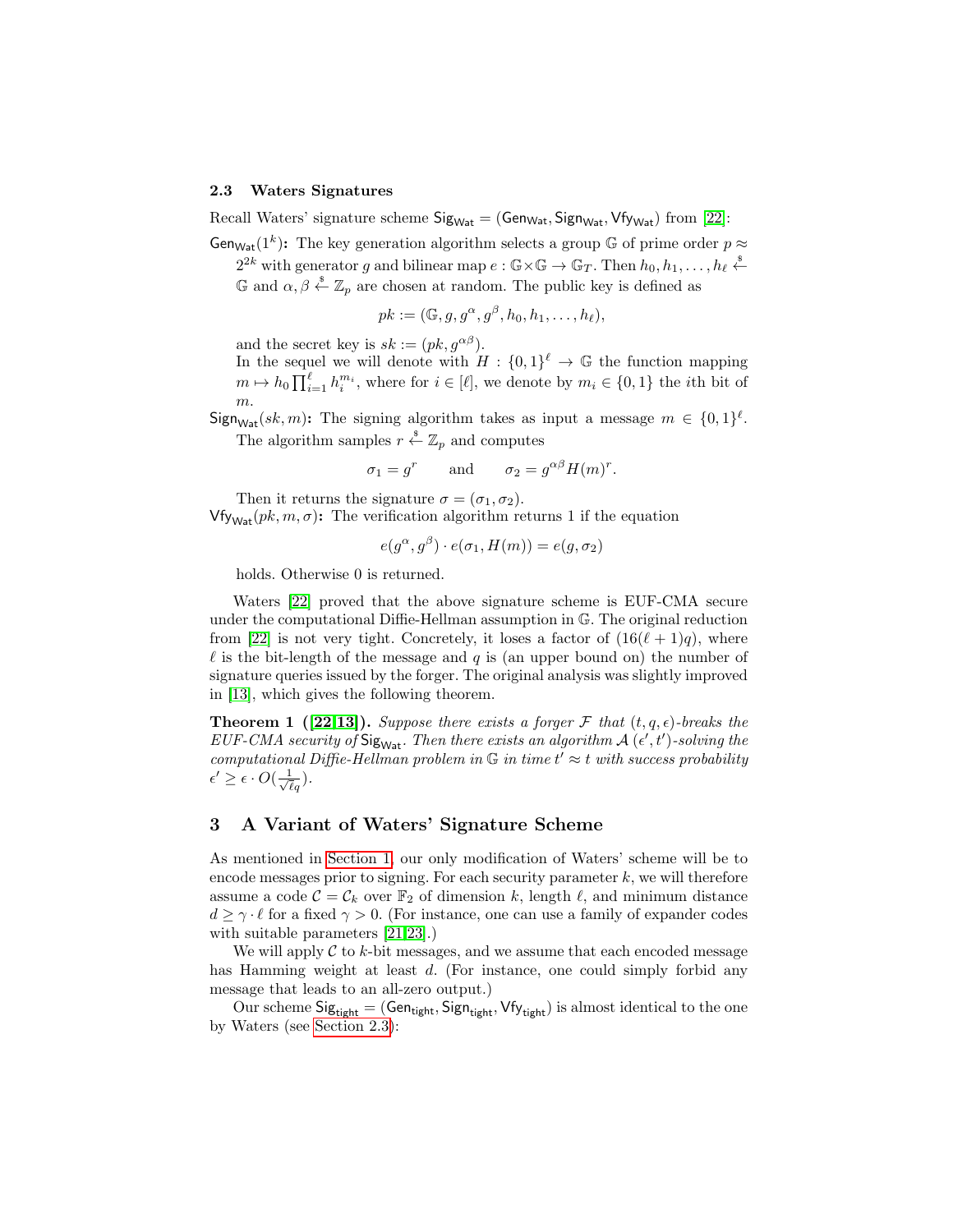Gen<sub>tight</sub>(1<sup>k</sup>) outputs  $pk := (\mathbb{G}, g, g^{\alpha}, g^{\beta}, h_1, \ldots, h_{\ell})$  and  $sk := (pk, g^{\alpha\beta})$  just like Gen<sub>Wat</sub>, but without  $h_0$ . Now  $p_k$  defines a hash function  $H(M) := h_0 \prod_i h_i^{M_i}$ for  $M = (M_1, \ldots, M_\ell) \in \{0, 1\}^\ell$ .

 $\mathsf{Sign}_{\mathsf{tight}}(sk,m)$  (for  $m \in \{0,1\}^k$ ) first computes  $M := \mathcal{C}_k(m) \in \{0,1\}^{\ell}$  and then outputs  $\sigma := (\sigma_1, \sigma_2) := (g^r, g^{\alpha \beta} H(M)^r).$ 

 $Vf_{\mathsf{Right}}(pk, m, \sigma)$  sets  $M := \mathcal{C}_k(m)$  and then checks

<span id="page-7-0"></span>
$$
e(g^{\alpha}, g^{\beta}) \cdot e(\sigma_1, H(M)) \stackrel{?}{=} e(g, \sigma_2).
$$

Obviously, this defines a signature scheme. We also claim:

**Theorem 2.** Suppose there exists a forger  $\mathcal F$  that  $(t, q, \epsilon)$ -breaks the EUF-CMA security of Sig<sub>tight</sub>. Then there exists an algorithm  $A(\epsilon', t')$ -solving the computational Diffie-Hellman problem in  $\mathbb G$  in time  $t' \approx t$  with success probability  $\epsilon' \geq \epsilon \cdot \Theta(\frac{1}{q}).$ 

The rest of this section will be devoted to proving Theorem [2.](#page-7-0)

#### <span id="page-7-3"></span>3.1 A better bound on the success probability of the simulation

We start with our abstract setup and the analysis of the crucial variables  $a_i$  for our simulation. In the next subsection, we then proceed to outline how this setup is embedded in a simulation of the signature scheme.

In the following let  $\ell, w \in \mathbb{N}$ . In the simulation,  $\ell$  will be the bitlength of (encoded) messages, and w will be an integer that determines how long each random walk  $a_i$  will be. For  $i \in [\ell], j \in [w]$ , let  $a_{i,j}$  be independently and uniformly distributed random variables over  $\{-1,0,1\}$ . Let  $a_i := \sum_{j=1}^{w} a_{i,j}$ . Furthermore, for  $S \subseteq [\ell]$ , let  $a(S) := \sum_{i \in S} a_i$ . Note that  $a(S)$  is a random walk (with  $\{-1, 0, 1\}$ -steps) of length  $|S| \cdot w$ . Hence, the following standard result about random walks applies:

**Theorem 3.** There exist  $\lambda, \Lambda \in \mathbb{R}$  that do not depend on  $\ell, w$ , such that for any  $S \subseteq [\ell]$  of size  $s := |S|$ , we have

<span id="page-7-1"></span>
$$
\frac{\lambda}{\sqrt{s \cdot w}} \le \text{Pr}\left[a(S) = 0\right] \le \frac{\Lambda}{\sqrt{s \cdot w}}.
$$

Furthermore, for any  $\ell, w, S$ , the probability  $Pr [a(S) = i]$  is maximized for  $i = 0$ .

*Proof.* Although this is a standard fact about random walks (see [\[8](#page-16-12)[,15\]](#page-17-9) for a thorough introduction), [\[14,](#page-17-1) Theorems 17 and 18] provide a direct proof of the theorem adjusted to our setting.

<span id="page-7-2"></span>We can now use Theorem [3](#page-7-1) to derive the main technical lemma for the analysis of our variant of Waters' signature scheme. This result uses and extends techniques of [\[13,](#page-16-0)[14\]](#page-17-1) to a setting in which there is a guaranteed "minimum distance" between two random walks. (Later, this "minimum distance" will correspond to the Hamming distance between two encoded messages to be signed.)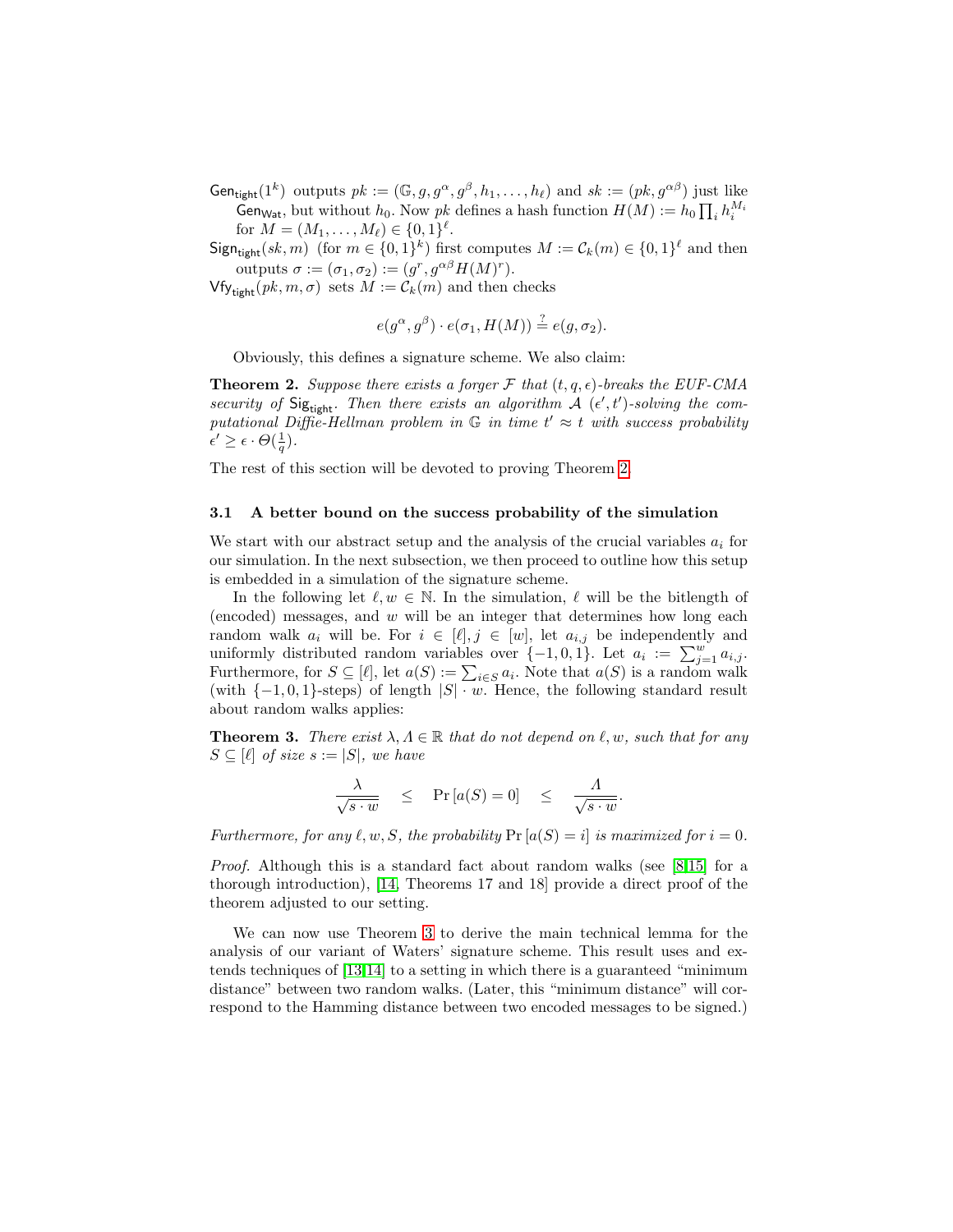**Lemma 1.** Let  $X, Y \subseteq [\ell]$  such that  $|X|, |Y| \ge d$ , and  $|(X \setminus Y) \cup (Y \setminus X)| \ge d$ for  $d \geq 1$ . Then, we have

<span id="page-8-0"></span>
$$
\Pr\left[a(Y) = 0 \mid a(X) = 0\right] \leq C \cdot \frac{\sqrt{\ell}}{d \cdot \sqrt{w}} \tag{1}
$$

for a fixed constant C that does not depend on  $\ell, w, d, X, Y$ .

*Proof.* We distinguish the two cases  $|X \setminus Y| \ge d/2$  and  $|Y \setminus X| \ge d/2$ : Case  $|Y \setminus X| \ge d/2$ :

$$
\Pr\left[a(Y) = 0 \mid a(X) = 0\right] \stackrel{\text{(a)}}{\leq} \max_{i} \Pr\left[a(Y) = 0 \mid a(Y \cap X) = i\right]
$$
\n
$$
\stackrel{\text{(b)}}{\leq} \max_{i} \Pr\left[a(Y \setminus X) = -i \mid a(Y \cap X) = i\right]
$$
\n
$$
\stackrel{\text{(c)}}{=} \max_{i} \Pr\left[a(Y \setminus X) = -i\right]
$$
\n
$$
\stackrel{\text{(d)}}{=} \Pr\left[a(Y \setminus X) = 0\right]
$$
\n
$$
\stackrel{\text{(e)}}{\leq} \frac{\sqrt{2} \cdot \Lambda}{\sqrt{d \cdot w}} \stackrel{\text{(f)}}{\leq} \sqrt{2} \cdot \Lambda \cdot \frac{\sqrt{\ell}}{d \cdot \sqrt{w}}
$$

Here, (a) holds because  $a(Y)$  only depends on  $a(Y \cap X)$  but not on  $a(X \ Y)$ ; (b) uses  $a(Y) = a(Y \ X) + a(Y \cap X)$ ; (c) uses that  $a(Y \ X)$  and  $a(Y \cap X)$  are independent; (d) and (e) apply Theorem [3,](#page-7-1) using that  $a(Y \setminus X)$  is a random walk of length at least  $(d/2) \cdot w$ ; finally, (f) uses  $d \leq \ell$ . Case  $|X \setminus Y| \ge d/2$ :

$$
\Pr\left[a(Y) = 0 \mid a(X) = 0\right] \stackrel{\text{(a)}}{=} \Pr\left[a(X) = 0 \mid a(Y) = 0\right] \cdot \frac{\Pr\left[a(Y) = 0\right]}{\Pr\left[a(X) = 0\right]}
$$
\n
$$
\stackrel{\text{(b)}}{\leq} \frac{\sqrt{2} \cdot \Lambda}{\sqrt{d \cdot w}} \cdot \frac{\Pr\left[a(Y) = 0\right]}{\Pr\left[a(X) = 0\right]}
$$
\n
$$
\stackrel{\text{(c)}}{\leq} \frac{\sqrt{2} \cdot \Lambda}{\sqrt{d \cdot w}} \cdot \frac{\sqrt{2} \cdot \Lambda}{\sqrt{d \cdot w}} \cdot \frac{\sqrt{\ell \cdot w}}{\sqrt{2} \cdot \lambda}
$$
\n
$$
= \frac{\sqrt{2} \cdot \Lambda^2}{\lambda} \cdot \frac{\sqrt{\ell}}{d \cdot \sqrt{w}}
$$

Here, (a) uses Bayes' theorem; (b) uses what we have proved for the case  $|Y \setminus X| \ge d/2$  (with swapped X, Y); (c) apply Theorem [3,](#page-7-1) using that  $a(X)$ and  $a(Y)$  are random walks of length at least  $d \cdot w$  and at most  $\ell \cdot w$ .

and  $a(Y)$  are random walks of length at least  $a \cdot w$  and<br>Since we have  $\Lambda \geq \lambda$ , setting  $C := \sqrt{2} \cdot (\Lambda^2/\lambda)$  proves [\(1\)](#page-8-0).

<span id="page-8-1"></span>Next, we can plug Lemma [1](#page-7-2) into the existing analysis of Waters' scheme [\[22\]](#page-17-0). First, this means proving the following technical claim, which essentially bounds the probability that all signing queries can be answered, while the adversary's forgery solves a computational challenge. This claim roughly corresponds to [\[22,](#page-17-0) Claim 2].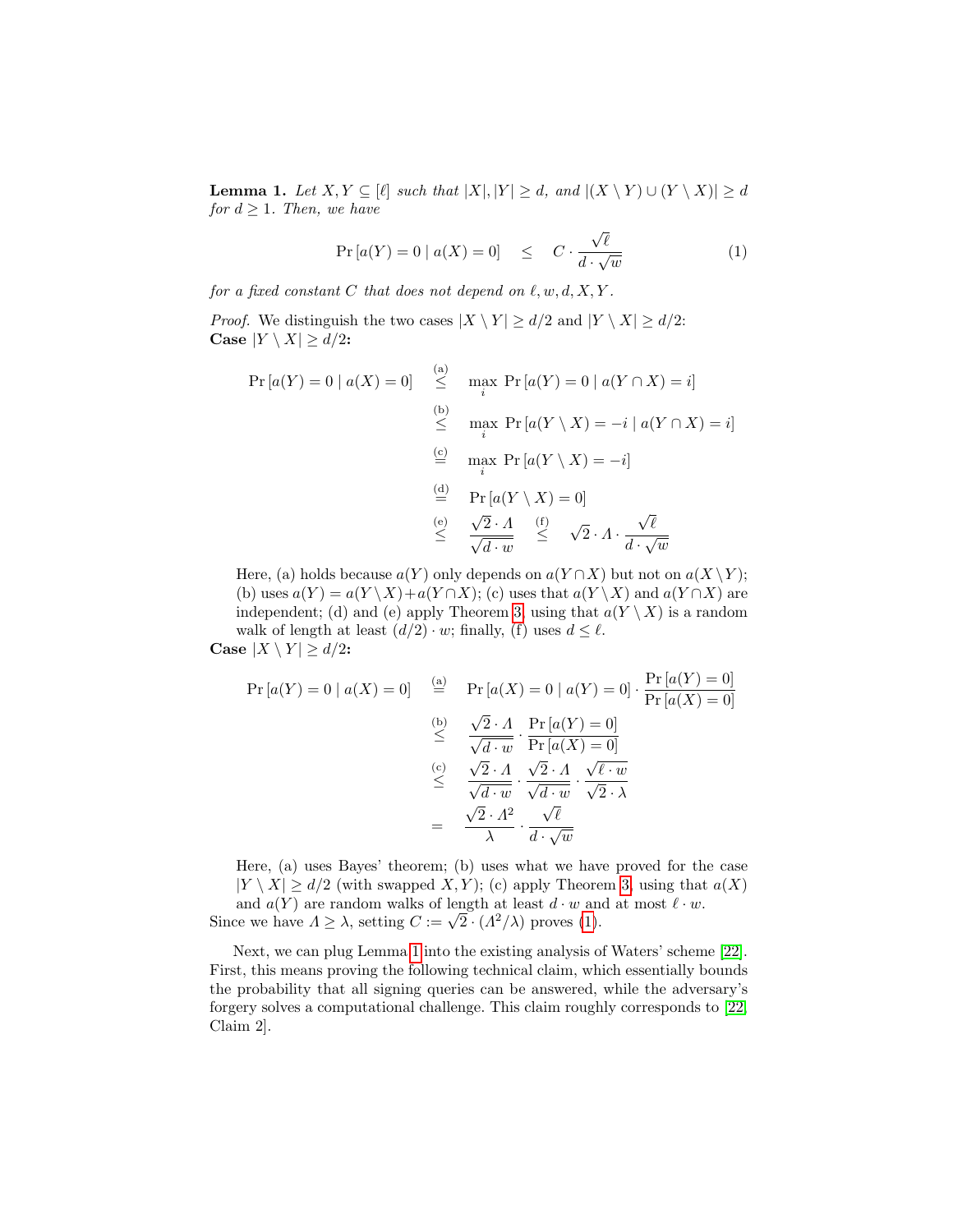**Lemma 2.** Let  $X, Y_1, \ldots, Y_q \subseteq [\ell]$  such that  $|X|, |Y_i| \geq d$  and  $|(X \setminus Y_i) \cup (Y_i \setminus \ell]$  $|X\rangle \geq d$  for some  $d \geq 1$  and all i. Then, we have

<span id="page-9-0"></span>
$$
\Pr\left[a(X) = 0 \land \forall i \in [q] : a(Y_i) \neq 0\right] \geq \left(1 - C \cdot q \cdot \frac{\sqrt{\ell}}{d \cdot \sqrt{w}}\right) \cdot \frac{D}{\sqrt{d \cdot w}} \quad (2)
$$

for fixed constants C, D that do not depend on  $\ell, w, d, q, X$ , and the Y<sub>i</sub>.

Proof. We have

$$
\Pr\left[a(X) = 0 \land \forall i : a(Y_i) \neq 0\right] = \Pr\left[\forall i : a(Y_i) \neq 0 \mid a(X) = 0\right] \cdot \Pr\left[a(X) = 0\right]
$$
\n
$$
\overset{(a)}{\geq} \Pr\left[\forall i : a(Y_i) \neq 0 \mid a(X) = 0\right] \cdot \frac{\lambda}{\sqrt{d \cdot w}}
$$
\n
$$
= (1 - \Pr\left[\exists i : a(Y_i) = 0 \mid a(X) = 0\right]) \cdot \frac{\lambda}{\sqrt{d \cdot w}}
$$
\n
$$
\overset{(b)}{\geq} \left(1 - \sum_{i=1}^{q} \Pr\left[a(Y_i) = 0 \mid a(X) = 0\right]\right) \cdot \frac{\lambda}{\sqrt{d \cdot w}}
$$
\n
$$
\overset{(c)}{\geq} \left(1 - q \cdot C \cdot \frac{\sqrt{\ell}}{d \cdot \sqrt{w}}\right) \cdot \frac{\lambda}{\sqrt{d \cdot w}}
$$

Here, (a) applies Theorem [3,](#page-7-1) using that  $a(X)$  is a random walk of length at least  $d \cdot w$ ; (b) uses a union bound; (c) denotes a q-wise application of Lemma [1.](#page-7-2) Setting  $D := \lambda$  yields [\(2\)](#page-9-0).

Note that if we set  $d = \gamma \cdot \ell$  and  $w = (2Cq/\gamma)^2$  (for some  $\gamma > 0$ ) in [\(2\)](#page-9-0), a quick calculation gives

<span id="page-9-1"></span>
$$
\Pr\left[a(X) = 0 \land \forall i \in [q] : a(Y_i) \neq 0\right] \geq \frac{D\sqrt{\gamma}}{4C} \cdot \frac{1}{q}.\tag{3}
$$

Hence, if  $\gamma$  is a constant, then this probability lies in the order of  $1/q$ .

#### 3.2 The full simulation

We now briefly sketch how to use Lemma [2](#page-8-1) to prove Theorem [2.](#page-7-0) We are very brief because except for Lemma [2](#page-8-1) and a few syntactic differences, the proof is identical to the one from [\[22\]](#page-17-0).

Our goal is to build a CDH adversary  $A$  from an EUF-CMA forger  $F$  on Sig<sub>tight</sub> that makes at most  $q = q(k)$  signature queries. Our CDH adversary A gets as input a CDH challenge  $(g, g^{\alpha}, g^{\beta})$  for a group G of order p with pairing  $e : \mathbb{G} \times \mathbb{G} \to \mathbb{G}_T$ , and is supposed to output  $g^{\alpha\beta}$ .

**Public key.** The first task of A is to prepare a  $\text{Sig}_{\text{tight}}$  public key for F. In order to do so, A sets  $w := (2Cq/\gamma)^2$  for the parameter  $\gamma$  of the code C, and the constant C from [Section 3.1.](#page-7-3) Then, A prepares random variables  $a_1, \ldots, a_\ell$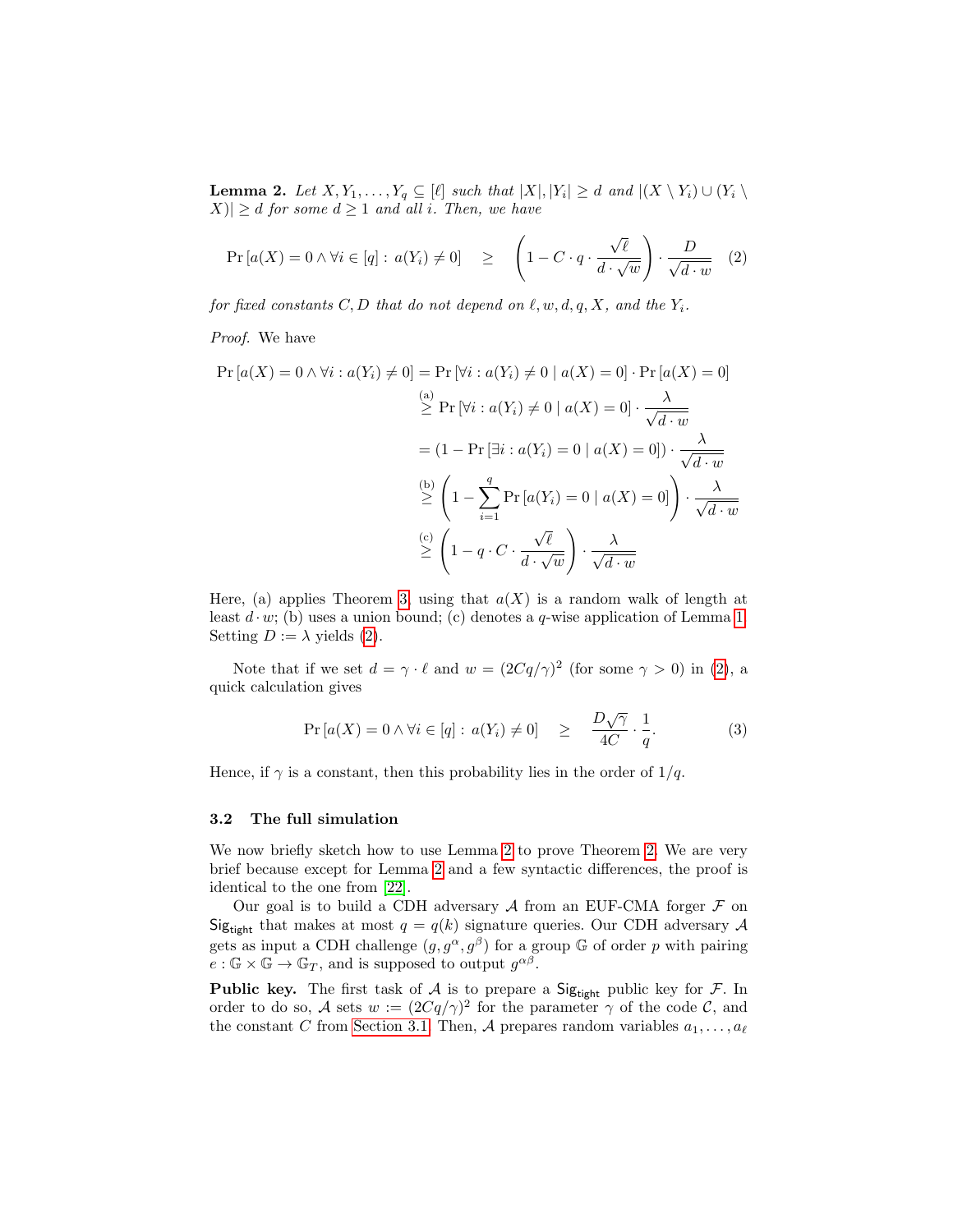as random walks (over  $\{-1,0,1\}$ ) of length w, just as in [Section 3.1.](#page-7-3) Finally, A chooses uniformly blinding exponents  $b_1, \ldots, b_\ell \leftarrow [p]$  and sets

$$
h_i := (g^{\alpha})^{a_i} g^{b_i} \quad \text{(for } i = 1, \dots, \ell\text{)}
$$
\n
$$
pk := (\mathbb{G}, g, g^{\alpha}, g^{\beta}, h_1, \dots, h_{\ell}).
$$

This results in a public key that is distributed exactly as in  $Sig<sub>ti</sub>_{\text{eth}}$ .

**Signing queries.** Next, A runs F on pk, and answers F's signing queries as follows. Suppose F asks for the signature of a message  $m \in \{0,1\}^k$  that induces an encoded message  $M = \mathcal{C}(m) \in \{0,1\}^{\ell}$ . Let us view M as a subset of [n], such that  $i \in M$  iff the *i*-th bit of M is set. Write  $a(M) := \sum_{i \in M} a_i$ and  $b(M) := \sum_{i \in M} b_i$ . Note that we can always write  $H(M) = (g^{\alpha})^{a(M)} g^{b(M)}$ . Hence, valid signatures have the form

<span id="page-10-0"></span>
$$
(g^r,g^{\alpha\beta}\cdot H(M)^r) \quad = \quad (g^r,g^{\alpha\beta+r\cdot(\alpha\cdot a(M)+b(M))})
$$

In particular, if we set  $g^r = (g^{\beta})^x g^y$ , then valid signatures are of the form

$$
(g^{x\beta+y}, g^{\alpha\beta+(x\beta+y)\cdot(\alpha\cdot a(M)+b(M))})
$$
  
= 
$$
((g^{\beta})^{x} g^{y}, (g^{\alpha\beta})^{1+x\cdot a(M)} (g^{\alpha})^{y\cdot a(M)} (g^{\beta})^{x\cdot b(M)} g^{y\cdot b(M)})
$$
. (4)

Thus, depending on  $a(M)$ , we now distinguish two cases:

- if  $a(M) \neq 0$ , then the simulation can generate properly distributed valid signatures via [\(4\)](#page-10-0) by setting  $x = -a(M)^{-1}$  mod p and choosing y uniformly (notice that the  $g^{\alpha\beta}$  term in [\(4\)](#page-10-0) then vanishes);
- if  $a(M) = 0$ , then the simulation cannot generate a signature for m, and the simulation fails.

Extraction. Suppose that eventually,  $\mathcal F$  generates a valid forged signature  $\sigma^*$ for a fresh message  $m^*$  with associated encoding  $M^* := \mathcal{C}(m^*)$ . Again, we can distinguish two cases:

- if  $a(M^*) = 0$ , then the simulation can extract  $g^{\alpha\beta}$  by using

$$
\sigma^* = (g^{r^*}, g^{\alpha \beta} \cdot H(M^*)^{r^*}) = \left(g^{r^*}, g^{\alpha \beta} \cdot \left(g^{b(M^*)}\right)^{r^*}\right)
$$

$$
= \left(g^{r^*}, g^{\alpha \beta} \cdot \left(g^{r^*}\right)^{b(M^*)}\right)
$$

for some unknown  $r^*$  but known  $b(M^*)$ ;

– if  $a(M^*) \neq 0$ , then the extraction fails.

Simulation success. Let fail denote the event that the simulation fails (either because  $a(M_i) = 0$  for a signature query, or because  $a(M^*) \neq 0$ . Then Lemma [2](#page-8-1) immediately gives an upper bound of  $1 - \Theta(1/q)$  on Pr [fail]. Indeed, if we set  $X := M^*$  and  $Y_i := M_i$ , then any two different encoded messages differ in at least  $d = \gamma \cdot \ell$  bits. In particular,  $|(X \setminus Y_i) \cup (Y_i \setminus X)| \geq d$ . Substituting  $d = \gamma \cdot \ell$ and  $w = (2Cq/\gamma)^2$  in [\(2\)](#page-9-0) yields [\(3\)](#page-9-1), and thus a lower bound of  $\Theta(1/q)$  on  $\neg$ fail.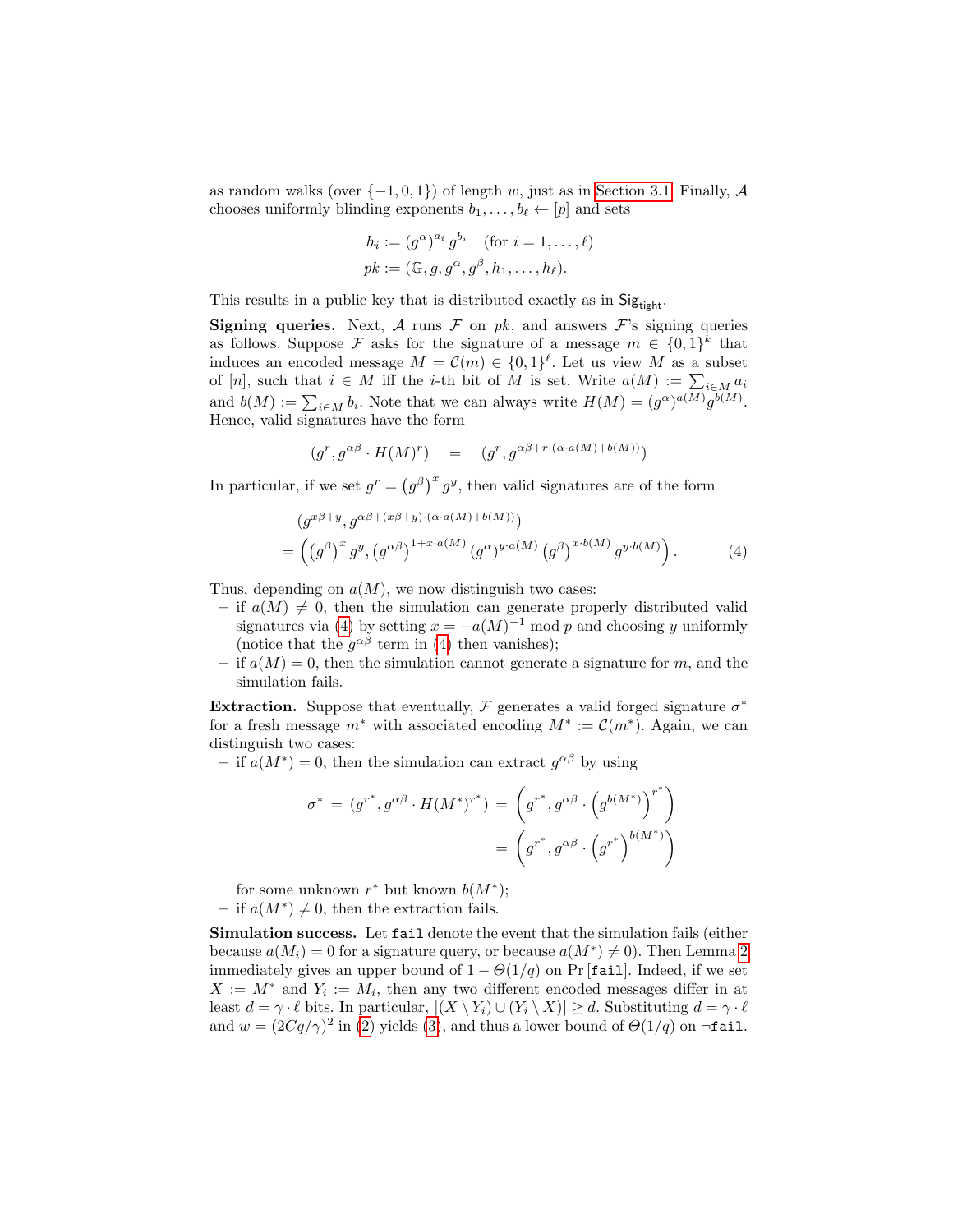Furthermore, the  $a_i$  are information-theoretically hidden from  $\mathcal{F}$ , so conditioning on  $\neg$ **fail** does not change  $\mathcal{F}$ 's success in the EUF-CMA experiment. Theorem [2](#page-7-0) follows.

## <span id="page-11-0"></span>4 Lower Tightness Bounds for Re-Randomizable Signatures

In this section we show that it is impossible to prove security of a signature scheme with significantly smaller security loss than  $\Omega(q)$ , if the signature scheme is efficiently re-randomizable. To this end, we first define re-randomizable signatures. Then we give abstract definitions of computational problems, and reductions that reduce solving a given computational problem to breaking the security of a given signature scheme. All these results are generic, in the sense that they apply to any re-randomizable signature scheme. Finally, we show that both Waters' signature scheme from [\[22\]](#page-17-0) and our modified scheme from [Section 3](#page-6-0) are efficiently re-randomizable, which implies that the reduction from [Section 3](#page-6-0) is optimal.

## 4.1 Re-Randomizable Signatures

The intuition behind re-randomizable signatures is the property that, given only the public key pk and a valid signature  $\sigma$  for some message m, one can efficiently generate a new signature  $\sigma'$  that is distributed uniformly over the set of all possible signatures for m.

Let  $Sig = (Gen, Sign, Vfyl)$  be a signature scheme. For any string pk (which may either be a honestly generated public key, or a fake public key generated by a simulator in a security proof) let us denote with

$$
\Sigma(pk, m) = \{\sigma : \mathsf{Vfy}(pk, m, \sigma) = 1\}
$$

the set of signatures  $\sigma$  for message m that verify correctly under public key pk.

**Definition 3.** We say that Sig is t-re-randomizable, if there exists an algorithm ReRand running in time at most t, such that for all  $(pk, m, \sigma)$  with  $Vf(y(k, m, \sigma))$ 1 holds that the output distribution of

<span id="page-11-1"></span> $\mathsf{ReRand}(pk, m, \sigma)$ 

is identical to the uniform distribution over  $\Sigma(pk, m)$ .

#### 4.2 Computational Problems and Reductions

The definitions in this section follow [\[7\]](#page-16-1).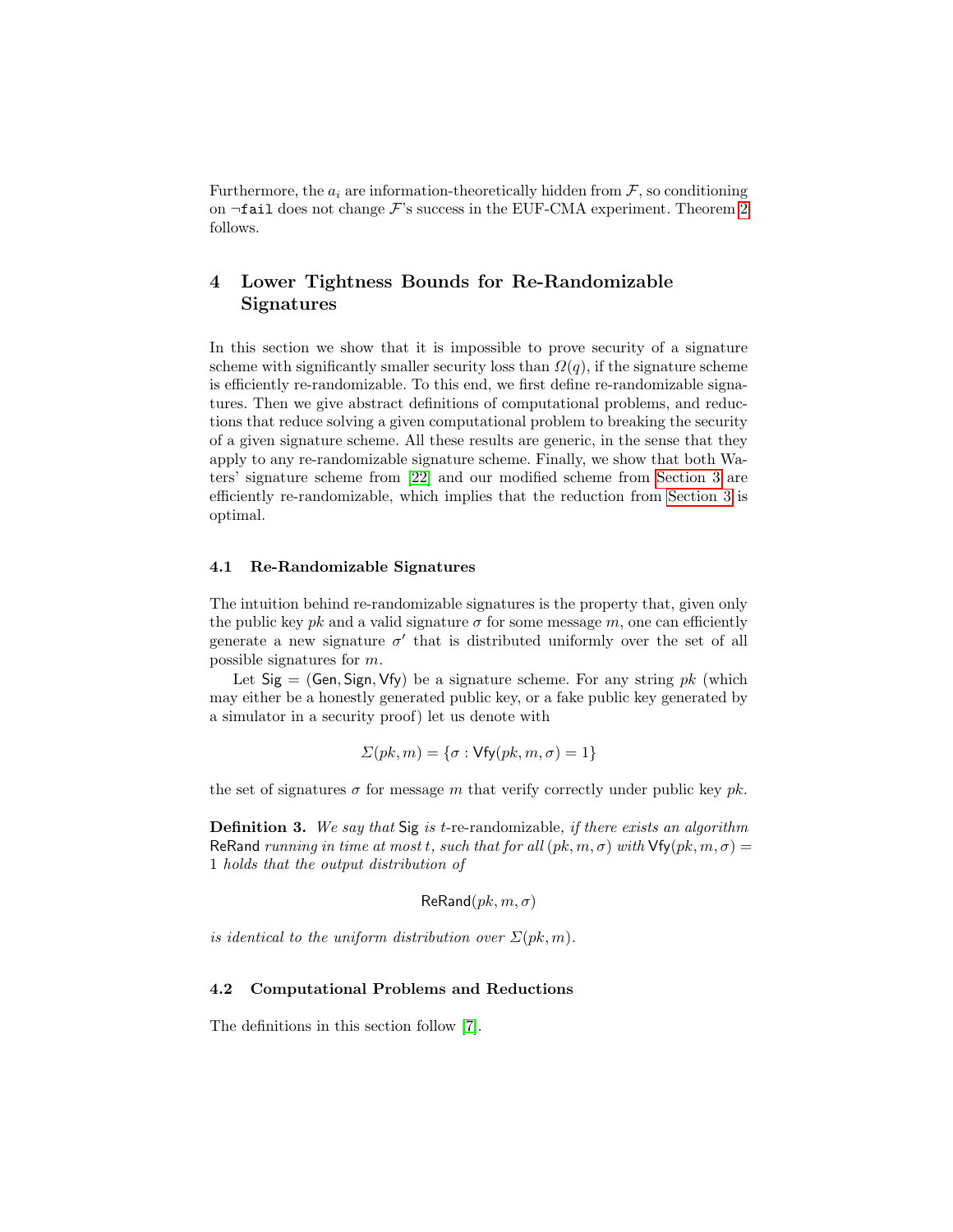**Definition 4.** A computational problem  $\Pi = (C, \mathcal{S})$  consists of a set C and a family of sets  $S = (S_c)_{c \in C}$ . We say that C is the set of challenges of  $\Pi$ , and for each  $c \in C$  set  $S_c$  is the set of solutions for c. We say that an algorithm A  $(\epsilon_{\mathcal{A}}, t_{\mathcal{A}})$ -solves  $\Pi$ , if  $\mathcal A$  runs in time  $t_{\mathcal{A}}$  and

$$
\Pr[\mathcal{A}(c) \in S_c : c \stackrel{\$}{\leftarrow} C] \quad \geq \quad \epsilon_{\mathcal{A}}.
$$

As an example consider a group  $\mathbb G$  of prime order p. Then the computational Diffie-Hellman problem in G is the problem  $\Pi = (C, S)$  with  $C = \mathbb{G} \times \mathbb{G} \times \mathbb{G}$ and where for each  $c = (g, g^a, g^b) \in C$  we have  $S_c = \{g^{ab}\}.$ 

**Definition 5.** R is a  $(t_F, \epsilon_F, q, \epsilon_R, t_R)$ -reduction from problem  $\Pi$  to breaking the security of signature scheme Sig, if for any forger F that  $(t_F, \epsilon_F, q)$ -breaks the EUF-CMA security of Sig in the sense of Definition [1,](#page-5-1) algorithm  $\mathcal{R}(\epsilon_{\mathcal{R}}, t_{\mathcal{R}})$ solves Π.

Note that we require that the R works for any forger  $\mathcal{F}$ , in particular if  $\mathcal{F}$  is given as a black-box.

For instance, Section [3](#page-6-0) gives an example for an algorithm R that  $(t_F, \epsilon_F, q, \epsilon_F$ .  $\Theta(1/q), t_R$ )-reduces solving the computational Diffie-Hellman problem to breaking the security of Waters' signature scheme with  $t_{\mathcal{R}} \approx t_{\mathcal{F}}$ .

## <span id="page-12-2"></span>4.3 Lower Tightness Bound for Re-Randomizable Signature Schemes

In this section we consider reductions that run Forger  $\mathcal F$  only once, and show that any such reduction loses a factor of at least  $q$ . A generalization to reductions that run  $\mathcal F$  repeatedly is straightforward, see [Section 4.4.](#page-14-0)

<span id="page-12-0"></span>**Theorem 4.** Let Sig be a t<sub>ReRand</sub>-re-randomizable signature scheme and let  $\Pi$ be a computational problem in the sense of Definition  $\lambda$ . If there exists an  $(t_{\mathcal{F}}, \epsilon_{\mathcal{F}}, q, \epsilon_{\mathcal{R}}, t_{\mathcal{R}})$ -reduction R that runs F once and reduces  $\Pi$  to breaking Sig, then there exists an algorithm A that  $(\epsilon_{\mathcal{A}}, t_{\mathcal{A}})$ -solves  $\Pi$  with  $t_{\mathcal{A}} \approx 2t_{\mathcal{R}} + t_{\text{ReRand}}$ and

<span id="page-12-1"></span>
$$
\epsilon_{\mathcal{A}} \ge \epsilon_{\mathcal{R}} - \exp(-1)/q.
$$

We will use the following lemma, which is due to Coron [\[7\]](#page-16-1).

**Lemma 3.** Let  $M$  be a set and let  $Q$  be a set of sequences of at most q elements of M, such that for any sequence  $(m_1, \ldots, m_j) \in Q$  we have  $(m_1, \ldots, m_{j-1}) \in Q$ . Let  $i \stackrel{\$}{\leftarrow} [q]$  and  $(m_1, \ldots, m_q, m^*) \stackrel{\$}{\leftarrow} \mathcal{M}^{q+1}$  be uniformly random. Then

$$
Pr [(m_1, ..., m_q) \in Q \land (m_1, ..., m_{i-1}, m^*) \notin Q] \le \exp(-1)/q.
$$

See [\[7,](#page-16-1) Appendix D] for the proof.

*Proof (Proof of [Theorem 4\)](#page-12-0).* Consider an (imaginary) forger  $\mathcal F$  that  $(t_{\mathcal F}, \epsilon_{\mathcal F}, q)$ breaks the EUF-CMA security of a given signature scheme Sig with some success probability  $\epsilon_F$  in some time  $t_F$ . Forger F works as follows.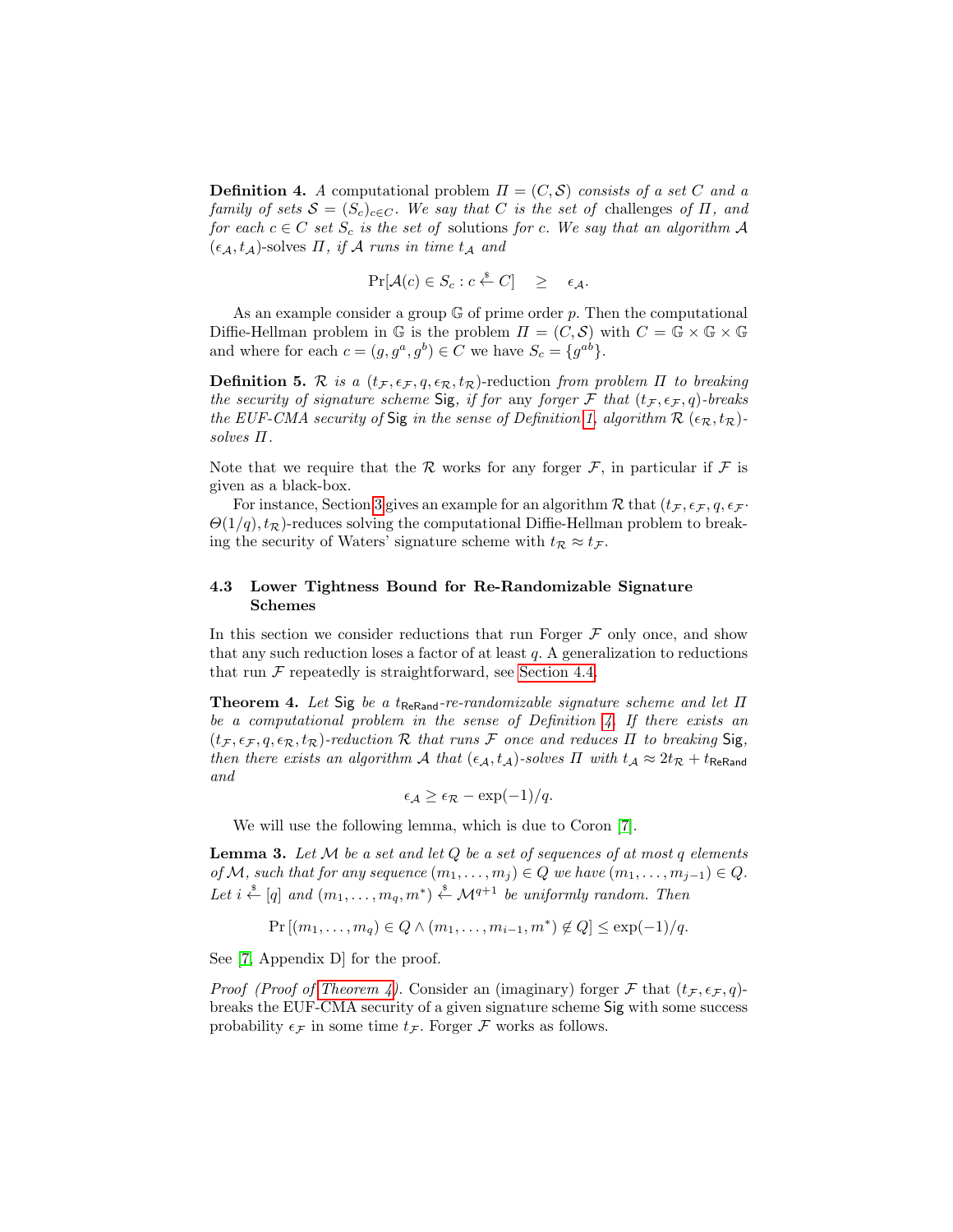- 1.  $\mathcal F$  receives as input a public key pk from the challenger.
- 2. It selects  $q+1$  random pairwise different messages  $(m^{(1)}, \ldots, m^{(q)}, m^*)$  from the message space of Sig.
- 3. Then F queries the challenger for signatures of messages  $(m^{(1)}, \ldots, m^{(q)})$ .
- 4. F computes a valid signature  $\sigma^*$  for message  $m^*$ , such that  $\sigma^*$  is distributed uniformly over  $\Sigma(pk, m^*)$ . (Forger  $\mathcal F$  may be inefficient, since it needs to forge a signature. However, we will later show how to simulate  $\mathcal F$  efficiently.)
- 5. Finally F tosses a (biased) coin  $b \stackrel{s}{\leftarrow} \{0,1\}$  with  $\Pr[b=1] = \epsilon_F$ .
	- (a) If  $b = 1$  then it outputs  $\sigma^*$ .
	- (b) Otherwise it outputs error symbol ⊥.

Note that any  $(t_{\mathcal{F}}, \epsilon_{\mathcal{F}}, q, \epsilon_{\mathcal{R}}, t_{\mathcal{R}})$ -reduction from some computational problem Π to breaking the security of Sig can use Forger F to  $(\epsilon_{\mathcal{R}}, t_{\mathcal{R}})$ -solve Π. In the sequel we will apply the rewinding technique of Coron [\[7\]](#page-16-1) to show how to simulate  $\mathcal{F}$ , if Sig is re-randomizable.

Consider an algorithm  $\mathcal A$  that uses  $\mathcal R$  as follows.

- 1. A receives as input an instance c of  $\Pi$ , and starts  $\mathcal R$  on input c.
- 2.  $\mathcal R$  outputs a public key  $pk$ .
- 3. A selects a random integer  $i \in [q]$  and  $q + 1$  random pairwise different messages  $(m^{(1)}, \ldots, m^{(q)}, m^*).$
- 4. It queries R for a signature for each message in  $M_0 = (m^{(1)}, \ldots, m^{(i-1)}, m^*)$ . If  $R$  aborts, then so does  $A$ .
- 5. Then  $A$  rewinds  $R$  to the state after it has output the public key (i.e. the state after Step 2).
- 6. Now A queries a signature for each message in  $M_1 = (m^{(1)}, \ldots, m^{(q)})$ . Again, if  $R$  aborts, then  $A$  aborts too.
- 7. Then A computes  $\sigma' = \text{ReRand}(pk, m^*, \sigma^*)$  and tosses a coin  $b \stackrel{\$}{\leftarrow} \{0, 1\}$  with  $Pr[b = 1] = \epsilon_F.$ 
	- (a) If  $b = 1$  then it submits  $\sigma'$  to  $\mathcal{R}$ .
	- (b) Otherwise it submits error symbol ⊥.
	- Finally  $A$  returns outputs whatever  $R$  returns

Fix the internal coins of  $R$ , and let  $Q$  be the set of (ordered) message sequences M of size at most q, such that  $R$  aborts when asked to sign the messages in M. Let  $\mathcal E$  denote the event that  $M_0 \notin Q$  and  $M_1 \in Q$ . (In other words,  $\mathcal E$ occurs when  $R$  does not abort before the rewinding, but does abort after the rewinding by  $A$ .) Note that, due to the re-randomizability of Sig,  $A$  outputs a uniformly random signature  $\sigma'$  from the set  $\Sigma(pk, m^*)$  of all valid signatures for  $m^*$  and public key pk. Therefore A simulates F perfectly (after the rewind), and thus can use  $\mathcal R$  to solve  $\Pi$ , unless  $\mathcal E$  occurs. By applying Lemma [3,](#page-12-1) we obtain that the success probability of  $A$  is at least

$$
\epsilon_{\mathcal{A}} \geq \epsilon_{\mathcal{R}} - \Pr[\mathcal{E}] = \epsilon_{\mathcal{R}} - \Pr[M_0 \not\in Q \land M_1 \in Q] \geq \epsilon_{\mathcal{R}} - \exp(-1)/q.
$$

 $A$  essentially runs  $R$  twice and performs one re-randomization, therefore the running time of A is  $t_A \approx 2t_R + t_{\text{ReRand}}$ .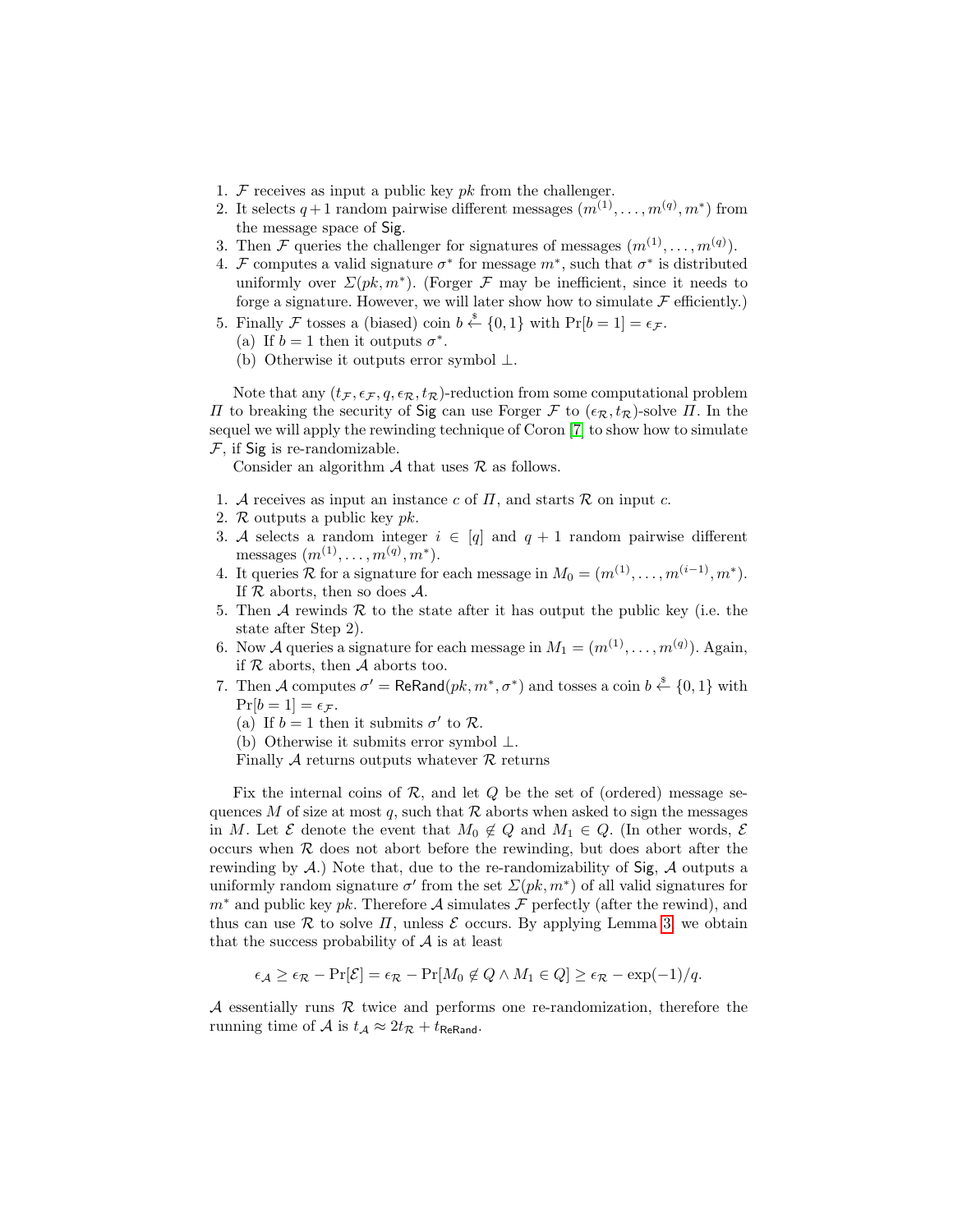The above theorem directly gives rise to the following corollary.

**Corollary 1.** Let  $\Pi$  be a  $(\epsilon, 2t + t_{\text{ReRand}})$ -hard computational problem. Then the success probability  $\epsilon_{\mathcal{R}}$  of any security reduction from  $\Pi$  to breaking a rerandomizable signature scheme that runs in time t is at most

$$
\epsilon_{\mathcal{R}} \le \exp(-1)/q + \epsilon.
$$

In particular, if  $\epsilon$  is close to zero and signatures are efficiently re-randomizable, then this gives an upper bound on the success probability of the reduction of  $\epsilon_R \leq \exp(-1)/q$  for all reductions running in time t.

Note that in principle any (probabilistic) signature scheme is re-randomizable, though not necessarily efficiently. However, the running time of the simulated forger depends on the running time of the re-randomization algorithm. Thus, in order to get a meaningful result, we need to require that signatures are *efficiently* re-randomizable.

## <span id="page-14-0"></span>4.4 Reductions that run  $\mathcal F$  more than once

So far we have only considered reductions that run the forger once. While the reduction from [\[22\]](#page-17-0) is of this type, it may be possible that there exist a tighter reduction that runs  $\mathcal F$  several times with different public keys. Fortunately, following [\[7](#page-16-1)[,17\]](#page-17-5) it is very simple to generalize the result of Section [4.3](#page-12-2) to reductions that run  $\mathcal F$  repeatedly.

**Theorem 5.** Let Sig be a t<sub>ReRand</sub>-re-randomizable signature scheme and let  $\Pi$  be a computational problem as in Definition [4.](#page-11-1) If there exists a  $(t_{\mathcal{F}}, \epsilon_{\mathcal{F}}, q, \epsilon_{\mathcal{R}}, t_{\mathcal{R}})$ reduction  $R$  that runs  $F$  at most r times and reduces  $\Pi$  to breaking Sig, then there exists an algorithm A that  $(\epsilon_{\mathcal{A}}, t_{\mathcal{A}})$ -solves  $\Pi$  with  $t_{\mathcal{A}} \approx 2 \cdot t_{\mathcal{R}} + r \cdot t_{\text{ReRand}}$ and

$$
\epsilon_{\mathcal{A}} \ge \epsilon_{\mathcal{R}} - (r \cdot \exp(-1))/q.
$$

The proof is very similar to the proof of [Theorem 4,](#page-12-0) the only difference is that now  $A$  needs to simulate r executions of  $F$ . Consider an adversary  $A$  which proceeds exactly like in the proof of [Theorem 4,](#page-12-0) and let  $\mathcal{E}_i$  denote the event that the simulation of  $\mathcal F$  fails in the *i*-th execution. Then we have

$$
\epsilon_{\mathcal{A}} \geq \epsilon_{\mathcal{R}} - \sum_{i=1}^{r} \Pr[\mathcal{E}_i] = \epsilon_{\mathcal{R}} - \sum_{i=1}^{r} \Pr[M_{i,0} \notin Q \land M_{i,1} \in Q]
$$
  

$$
\geq \epsilon_{\mathcal{R}} - (r \cdot \exp(-1))/q,
$$

where  $M_{i,0}$  and  $M_{i,1}$  are the sequences of chosen-message queries issued by the simulated forger in the *i*-th execution of  $\mathcal{F}$ .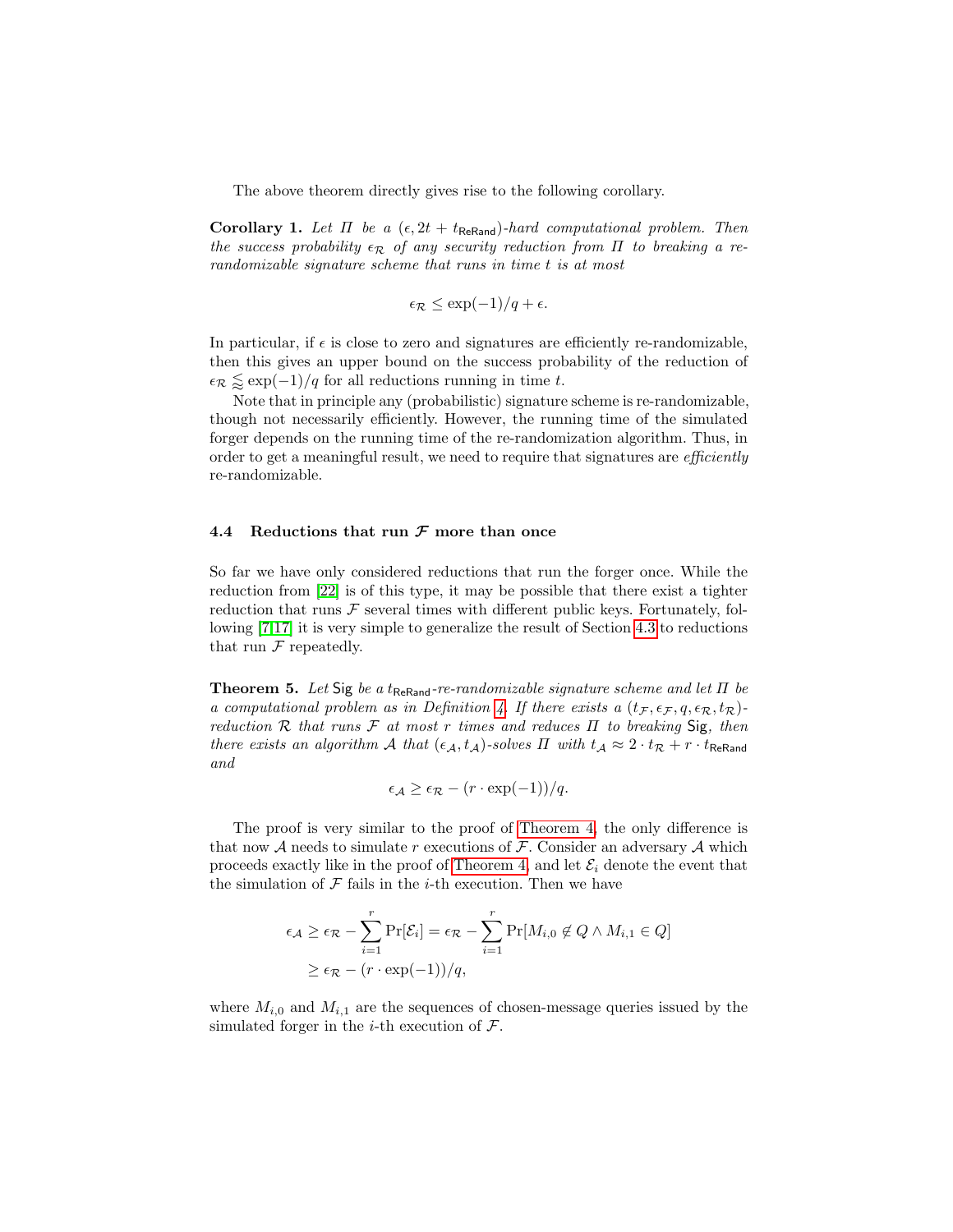#### 4.5 Waters Signatures are Re-Randomizable

To show that any reduction from a computationally hard problem to the  $(t, q, \epsilon)$ -EUF-CMA security of Waters signatures loses at least a factor  $1/q$ , it remains to show that Waters signatures are efficiently re-randomizable.

Note that the original Waters scheme from [\[22\]](#page-17-0) and the variant from [Section 3](#page-6-0) differ only in the way the hash value  $H(m) \in \mathbb{G}$  is computed. The following considerations do not depend on a specific function  $H$ . Therefore we consider a Waters signature scheme that uses some abstract hash function H in the sequel, which makes the analysis applicable to both schemes (and other similar constructions) simultaneously.

Lemma 4. Waters signatures are t-re-randomizable, where t amounts to two exponentiations in G plus some minor additional operations.

*Proof.* Let  $pk = (\mathbb{G}, g, g^{\alpha}, g^{\beta}, H)$  be a given public key, and let m and  $\sigma =$  $(\sigma_1, \sigma_2)$  be a given message with valid Waters signature, i.e.,  $\sigma$  satisfies

<span id="page-15-0"></span>
$$
e(g^{\alpha}, g^{\beta}) \cdot e(\sigma_1, H(m)) = e(g, \sigma_2). \tag{5}
$$

Since  $\sigma_1$  is a group element, we can write  $\sigma_1 = g^r$  for some integer  $r \in \mathbb{Z}_p$ , where  $p = |\mathbb{G}|$  is the order of G. Then [Equation 5](#page-15-0) implies that we can write  $\sigma_2$  as  $\sigma_2 = g^{\alpha\beta}H(m)^r$ . The set of all  $(\sigma_1, \sigma_2)$  satisfying [Equation 5](#page-15-0) is therefore identical to the set

$$
\Sigma(pk, m) = \{ (g^r, g^{\alpha \beta} H(m)^r) : r \in \mathbb{Z}_p \}.
$$

It remains to show that there exists an efficient algorithm ReRand that produces uniformly random elements of  $\Sigma(pk, m)$  given only the public key pk, message m, and a valid signature  $\sigma = (\sigma_1, \sigma_2)$ . Consider algorithm ReRand taking as input pk, signature  $(\sigma_1, \sigma_2) = (g^r, g^{\alpha\beta} H(m)^r)$  for some r, and message m. The algorithm samples  $s \stackrel{s}{\leftarrow} \mathbb{Z}_p$  and computes and returns  $(\sigma'_1, \sigma'_2)$  where

$$
\sigma_1':=\sigma_1\cdot g^s=g^{r+s}\qquad\text{and}\qquad \sigma_2':=\sigma_2\cdot H(m)^s=g^{\alpha\beta}H(m)^{r+s}.
$$

Since s is uniformly distributed over  $\mathbb{Z}_p$ , the resulting signature  $(\sigma'_1, \sigma'_2)$  is distributed uniformly over  $\Sigma(sk, m)$ , as required.

Combining the above lemma with Theorem [4](#page-12-0) yields the following result.

**Theorem 6.** Let  $\Pi$  be a computational problem according to Definition [4.](#page-11-1) If there exists a  $(t_{\mathcal{F}}, \epsilon_{\mathcal{F}}, q, \epsilon_{\mathcal{R}}, t_{\mathcal{R}})$ -reduction R that reduces solving  $\Pi$  to breaking Waters signatures, then there exists an algorithm A that  $(\epsilon_A, t_A)$ -solves  $\Pi$  with  $t_A \approx 2t_R$  and

$$
\epsilon_{\mathcal{A}} \ge \epsilon_{\mathcal{R}} - \exp(-1)/q.
$$

Thus, a reduction from any computational problem  $\Pi$  to breaking Waters signatures that runs in time  $t$  with success probability significantly better than  $1/q$  implies that there exists an algorithm solving  $\Pi$  in time  $\approx 2t$  with significant success probability.

Acknowledgements. We are grateful to Daniel Kraschewski for pointing us to expander codes, to Eike Kiltz for insightful discussions, and to Brent Waters for helpful remarks on our paper.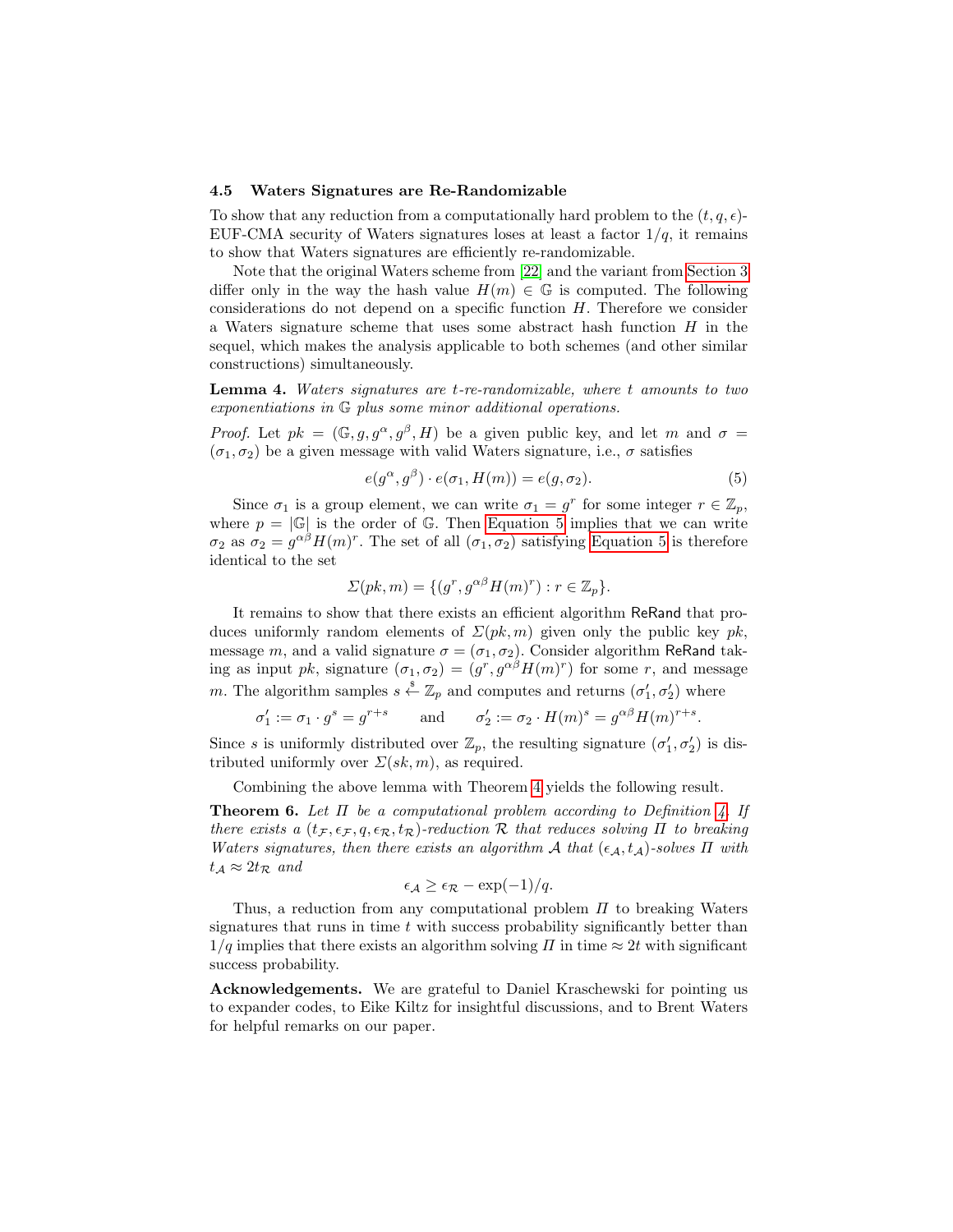## References

- <span id="page-16-2"></span>1. Nuttapong Attrapadung, Jun Furukawa, Takeshi Gomi, Goichiro Hanaoka, Hideki Imai, and Rui Zhang. Efficient identity-based encryption with tight security reduction. In David Pointcheval, Yi Mu, and Kefei Chen, editors, CANS 06: 5th International Conference on Cryptology and Network Security, volume 4301 of Lecture Notes in Computer Science, pages 19–36, Suzhou, China, December 8–10, 2006. Springer, Berlin, Germany.
- <span id="page-16-10"></span>2. Mihir Bellare and Thomas Ristenpart. Simulation without the artificial abort: Simplified proof and improved concrete security for Waters' IBE scheme. In Antoine Joux, editor, Advances in Cryptology – EUROCRYPT 2009, volume 5479 of Lecture Notes in Computer Science, pages 407–424, Cologne, Germany, April 26–30, 2009. Springer, Berlin, Germany.
- <span id="page-16-3"></span>3. Daniel J. Bernstein. Proving tight security for Rabin-Williams signatures. In Nigel P. Smart, editor, Advances in Cryptology – EUROCRYPT 2008, volume 4965 of Lecture Notes in Computer Science, pages 70–87, Istanbul, Turkey, April 13–17, 2008. Springer, Berlin, Germany.
- <span id="page-16-9"></span>4. Jan Camenisch and Anna Lysyanskaya. Signature schemes and anonymous credentials from bilinear maps. In Matthew Franklin, editor, Advances in Cryptology – CRYPTO 2004, volume 3152 of Lecture Notes in Computer Science, pages 56–72, Santa Barbara, CA, USA, August 15–19, 2004. Springer, Berlin, Germany.
- <span id="page-16-4"></span>5. Benoît Chevallier-Mames and Marc Jove. A practical and tightly secure signature scheme without hash function. In Masayuki Abe, editor, *Topics in Cryptology* – CT-RSA 2007, volume 4377 of Lecture Notes in Computer Science, pages 339–356, San Francisco, CA, USA, February 5–9, 2007. Springer, Berlin, Germany.
- <span id="page-16-8"></span>6. Jean-Sébastien Coron. On the exact security of full domain hash. In Mihir Bellare, editor, Advances in Cryptology – CRYPTO 2000, volume 1880 of Lecture Notes in Computer Science, pages 229–235, Santa Barbara, CA, USA, August 20–24, 2000. Springer, Berlin, Germany.
- <span id="page-16-1"></span>7. Jean-Sébastien Coron. Optimal security proofs for PSS and other signature schemes. In Lars R. Knudsen, editor, Advances in Cryptology – EURO-CRYPT 2002, volume 2332 of Lecture Notes in Computer Science, pages 272–287, Amsterdam, The Netherlands, April 28 – May 2, 2002. Springer, Berlin, Germany.
- <span id="page-16-12"></span>8. William Feller. An Introduction to Probability Theory and Its Applications, Vol. 1, 3rd Edition. Wiley, 1968.
- <span id="page-16-5"></span>9. Rosario Gennaro, Shai Halevi, and Tal Rabin. Secure hash-and-sign signatures without the random oracle. In Jacques Stern, editor,  $Advances$  in Cryptology – EUROCRYPT'99, volume 1592 of Lecture Notes in Computer Science, pages 123– 139, Prague, Czech Republic, May 2–6, 1999. Springer, Berlin, Germany.
- <span id="page-16-11"></span>10. Shafi Goldwasser, Silvio Micali, and Ronald L. Rivest. A digital signature scheme secure against adaptive chosen-message attacks. SIAM Journal on Computing, 17(2):281–308, April 1988.
- <span id="page-16-6"></span>11. Fuchun Guo, Yi Mu, and Willy Susilo. How to prove security of a signature with a tighter security reduction. In Josef Pieprzyk and Fangguo Zhang, editors, ProvSec 2009: 3rd International Conference on Provable Security, volume 5848 of Lecture Notes in Computer Science, pages 90–103, Guangzhou, China, November 11–13, 2009. Springer, Berlin, Germany.
- <span id="page-16-7"></span>12. Fuchun Guo, Yi Mu, and Willy Susilo. Personal communication, November 2011.
- <span id="page-16-0"></span>13. Dennis Hofheinz and Eike Kiltz. Programmable hash functions and their applications. In David Wagner, editor, Advances in Cryptology – CRYPTO 2008, volume